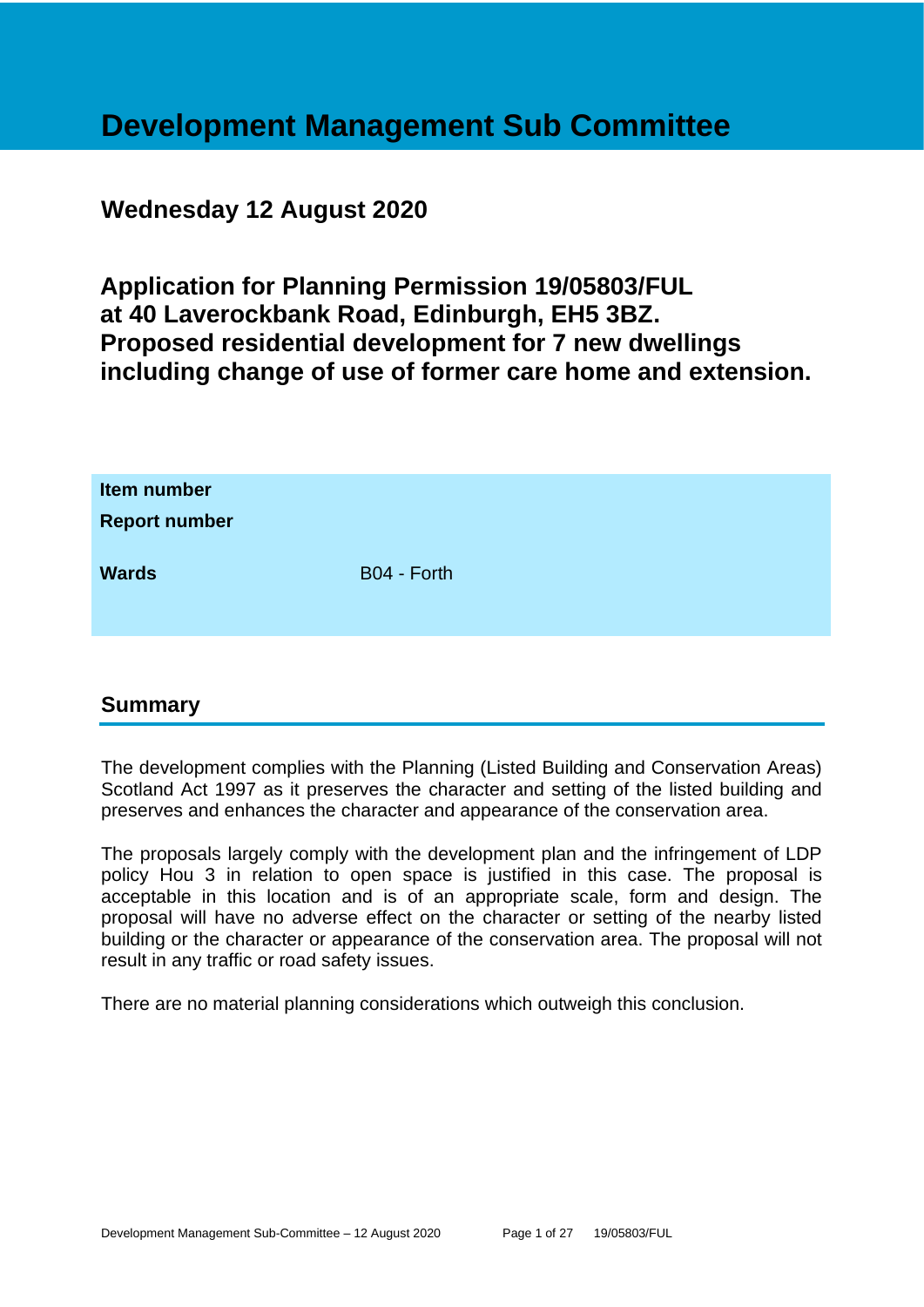# **Links**

| <b>Policies and guidance for</b> | LDPP, LDEL01, LDES01, LDES03, LDES04, LDES05, |
|----------------------------------|-----------------------------------------------|
| this application                 | LDES12, LEN06, LEN12, LEN16, LEN21, LHOU01,   |
|                                  | LHOU02, LHOU03, LHOU04, LHOU05, LTRA02,       |
|                                  | LTRA03, LTRA04, NSG, NSGD02, NSLBCA, OTH,     |
|                                  | CRPTRI, LEN03, LEN09, LDES06,                 |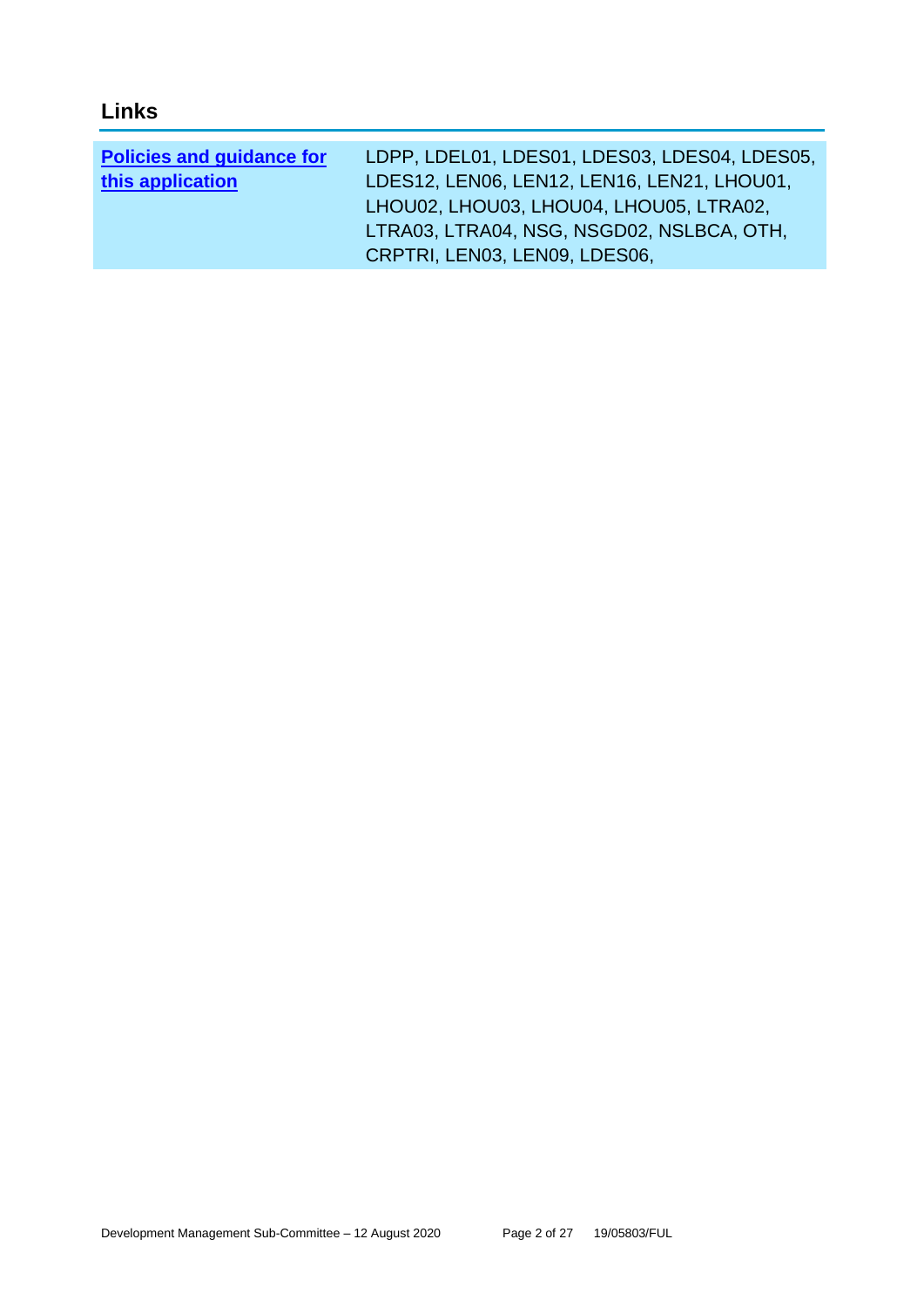# **Report**

# **Application for Planning Permission 19/05803/FUL at 40 Laverockbank Road, Edinburgh, EH5 3BZ. Proposed residential development for 7 new dwellings including change of use of former care home and extension.**

# **Recommendations**

**1.1** It is recommended that this application be Granted subject to the details below.

# **Background**

#### **2.1 Site description**

The application site currently contains a disused early Victorian villa with large 1960's mansard extensions to either side. There is also a large modern conservatory at the west side of the building. The buildings overlook extensive gardens areas to the south, but it is noted from maps that the garden was previously much more extensive and has been filled with an additional house. However, it still provides an attractive setting for the buildings being largely grass and vegetation with some large trees.

A C listed building lies to the north at No. 42 Laverockbank Road.

There is an area of hardstanding at the entrance to the site and the site is bounded on all sites by high stone walls.

This application site is located within the Trinity Conservation Area.

# **2.2 Site History**

10 March 1993- 92/01616/OUT- Erect a dwelling house - Refused.

16 August 2001- 01/02507/FUL- Alterations and Extensions- Granted.

# **Main report**

#### **3.1 Description Of The Proposal**

The application is for planning permission for the conversion of a disused nursing home to four residential dwellings and the construction of three new dwellings to the side of the existing structure located away from the public road.

The elevation of the existing building which is closest to the road will have a small single storey extension added. There will also be a selection of single storey extensions added to the principal elevation of the existing building.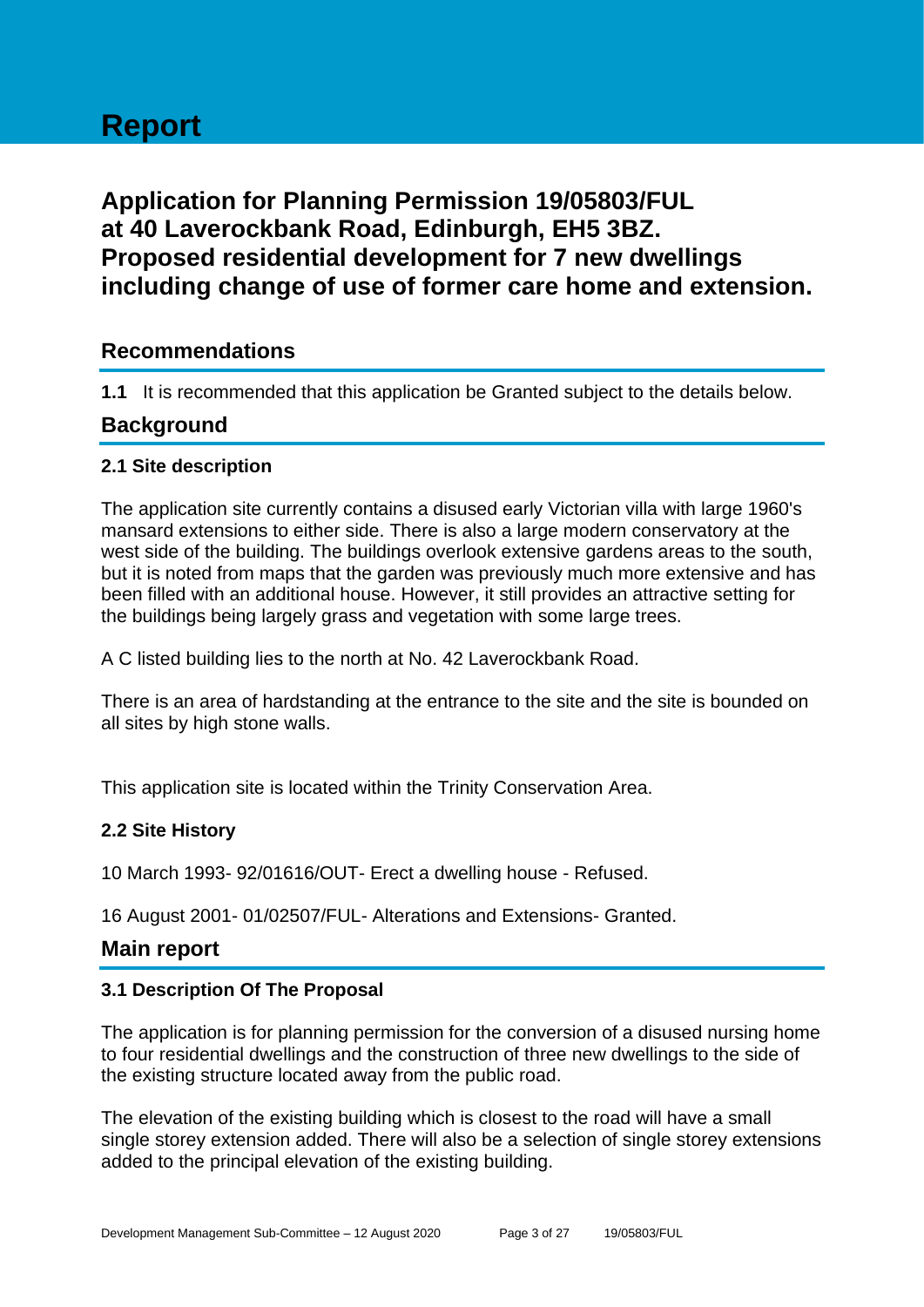The upper level rear windows within the existing building will remain as they currently are. New windows and doors will be formed to the rear of the existing building at the ground floor.

The new dwellings will have a depth of between approximately 9.6 and 11.8 metres and a ridge height of around 6.9 metres. The new dwellings will only have windows in their rear elevations at ground level. Roof lights are proposed to provide daylight to the upper floor rooms to the rear.

A small window will be sited at upper level in the gable elevation of proposed house number 7. This will only permit light to a proposed bathroom.

The new properties will be finished in a mixture of stone, timber and slate to the front elevation, whilst the rear elevation of the buildings will be finished in render. Car parking for seven vehicles is proposed. Each property will have ample space for the secure storage of bikes either within the properties or to the small garden areas to the rear.

Each property will have its own front and rear gardens. An element of new tree planting is also proposed.

#### **3.2 Determining Issues**

Section 25 of the Town and Country Planning (Scotland) Act 1997 states - Where, in making any determination under the planning Acts, regard is to be had to the development plan, the determination shall be made in accordance with the plan unless material considerations indicate otherwise.

Section 64 of the Planning (Listed Buildings and Conservation Areas) (Scotland) Act 1997 states - special attention shall be paid to the desirability of preserving or enhancing the character or appearance of the conservation area.

Do the proposals comply with the development plan?

If the proposals do comply with the development plan, are there any compelling reasons for not approving them?

If the proposals do not comply with the development plan, are there any compelling reasons for approving them?

#### **3.3 Assessment**

To address these determining issues, the Committee needs to consider whether:

- (a) the principle of the proposal is acceptable in this location
- (b) the proposal would impact upon the setting of a listed building;
- (c) the proposed scale, form, design and materials will adversely affect the character and appearance of the conservation area, its setting or that of the surrounding area;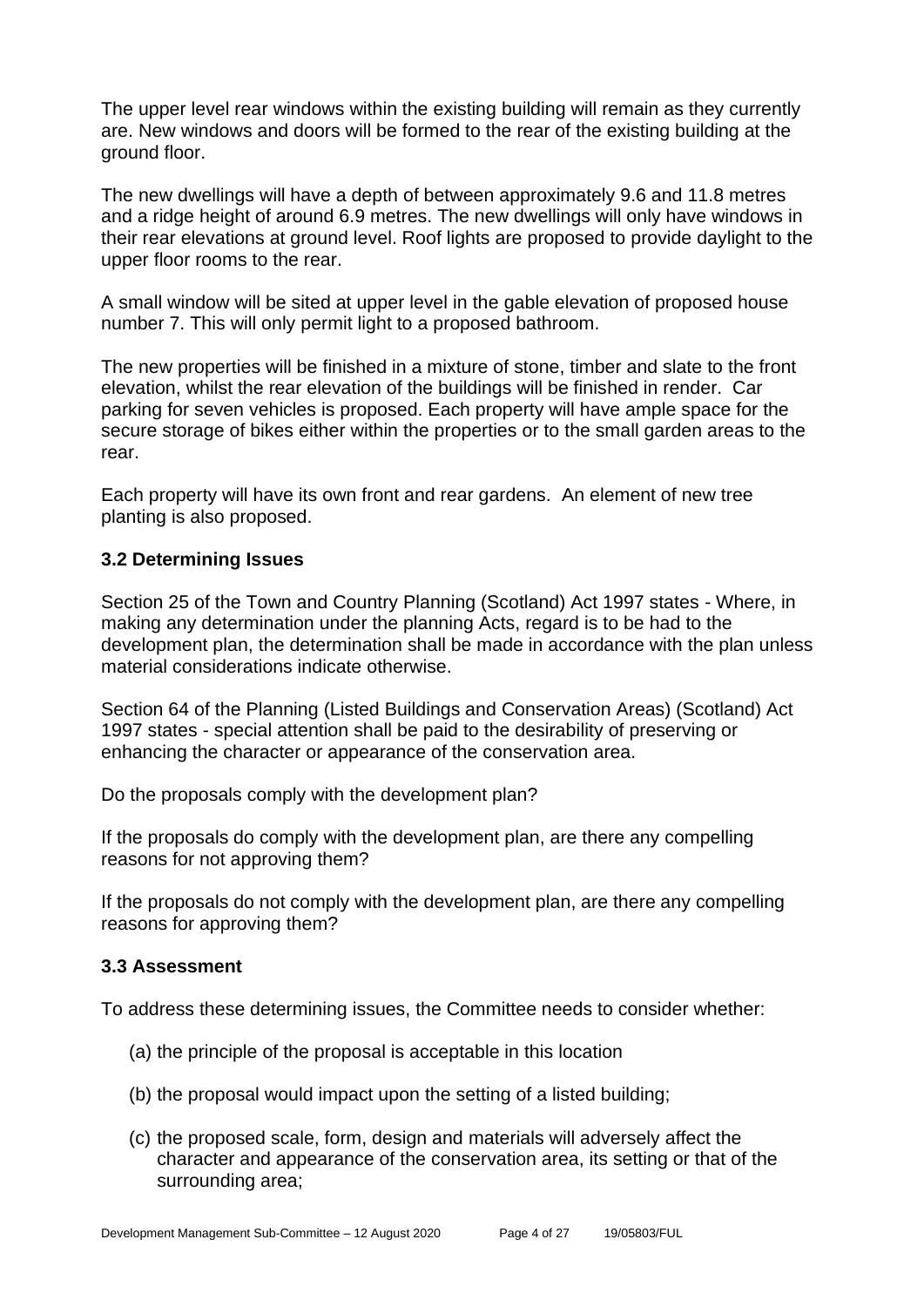- (d) the proposal will result in an unreasonable loss of neighbouring amenity;
- (e) the proposal provides sufficient amenity for the future occupiers of the development;
- (f) the proposal will have adequate car and cycle parking and will have no impact upon road or pedestrian safety;
- (g) any flooding concerns have been addressed;
- (h) the proposal will not have a damaging impact upon trees worthy of merit or be harmful to ecology;
- (i) whether the proposal will be required to contribute to infrastructure provision;
- (j) whether there are any other material planning considerations and
- (k) representations raised have been addressed.

#### a) Principle

Policy Hou 1 (Housing Development) of the adopted Edinburgh Local Development Plan (LDP) states that housing development will be supported on suitable sites in the urban area, provided the proposals are compatible with other policies in the plan.

The application site is defined as being part of the urban area in the adopted LDP. The principle of housing development at the site is therefore acceptable as long as the proposals are compatible with other policies in the plan.

LDP policy Hou 2 (Housing Mix) states that the Council will seek a mix of house types and sizes where practicable to meet a range of housing needs. The surrounding area is largely composed of large detached and terraced houses. The proposed houses are smaller than many nearby and will either provide family accommodation within the area or properties for those who are downsizing but wish to remain within Trinity. It therefore complies with LDP policy Hou 2.

LDP policy Des 2 (Co-ordinated Development) states that planning permission will be granted for development which will not compromise the effective development of adjacent land. As stated in section 3.3 c, the proposal will have no material impact upon neighbouring properties in terms of amenity and will not compromise the ability of these properties or adjacent land to be developed in the future. It therefore complies with LDP policy Des 2.

Given that the site is currently unused and is beginning to exhibit a rundown appearance, the formation of an attractive new housing development will be an improvement to the wider area.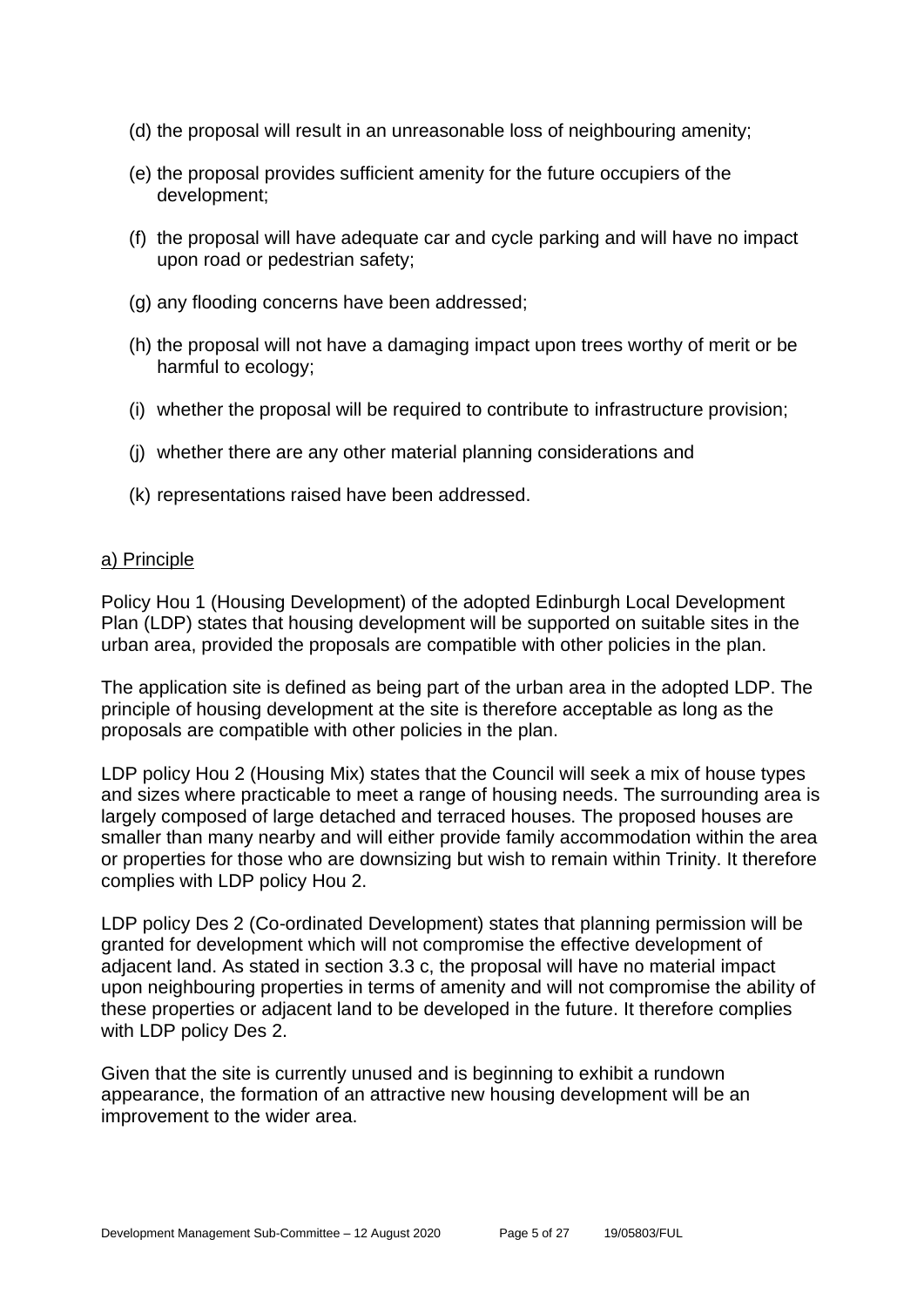LDP policy Hou 10 (Community Facilities) states that planning permission for housing development will only be granted where there are associated proposals to provide any necessary health and community facilities relative to the impact and scale of the development proposed. Development involving the loss of valuable health or other community facilities will not be allowed, unless appropriate alternative provision is to be made. This policy is geared towards large scale housing development.

LDP Policy Hou 10 does not make reference to the protection of nursing homes. However, the applicant has stated that the nursing home was small, with only 14 beds, privately run and was not economically viable. It cannot be considered a valuable health or community facility. Given that the site is currently unused and is beginning to exhibit a rundown appearance, the formation of an attractive new housing development will be an improvement to the wider area.

LDP policy Hou 5 (Conversion to Housing) states that planning permission will be granted for the change of use of existing buildings in non-residential use to housing provided a satisfactory residential environment can be achieved, housing would be compatible with nearby uses, appropriate open space, amenity and parking standards are met and the change is acceptable having regard to other policies in the plan.

The properties proposed will provide a satisfactory residential environment, with appropriate amenity space and parking. The property is surrounded by other residential dwellings and therefore housing is compatible on the site. The proposal will not result in an unacceptable loss of a community facility. Local services will be unaffected by this modest proposal.

The proposal complies with LDP policy Hou 2, Hou 5, Hou 10, Des 2 and Emp 9. However, it does constitute a breach in LDP policy Hou 3 (Private Green Space in Housing Development). The proposal therefore does not fully comply with LDP policy Hou 1. However, in this instance the breach is justifiable.

#### b) Impact upon Setting of Listed Building

It is noted that No. 42 Laverockbank Road, directly to the north of the site is a category C listed building, while No. 24 York Road, to the south west of the site is a Category A listed building.

Section 59 (1) of the Planning (Listed Building and Conservation Areas) (Scotland) Act 1997 states: *"In considering whether to grant planning permission for development which affects a listed building or its setting, a planning authority or the Secretary of State, as the case may be, shall have special regard to the desirability of preserving the building or its setting or any features of special architectural or historic interest which it possesses."*

Historic Environment Scotland's Guidance Note on Managing Change in the Historic Environment: Setting states that *setting can be important to the way in which historic structures or places are understood, appreciated and experienced. It can often be integral to a historic asset's cultural significance.*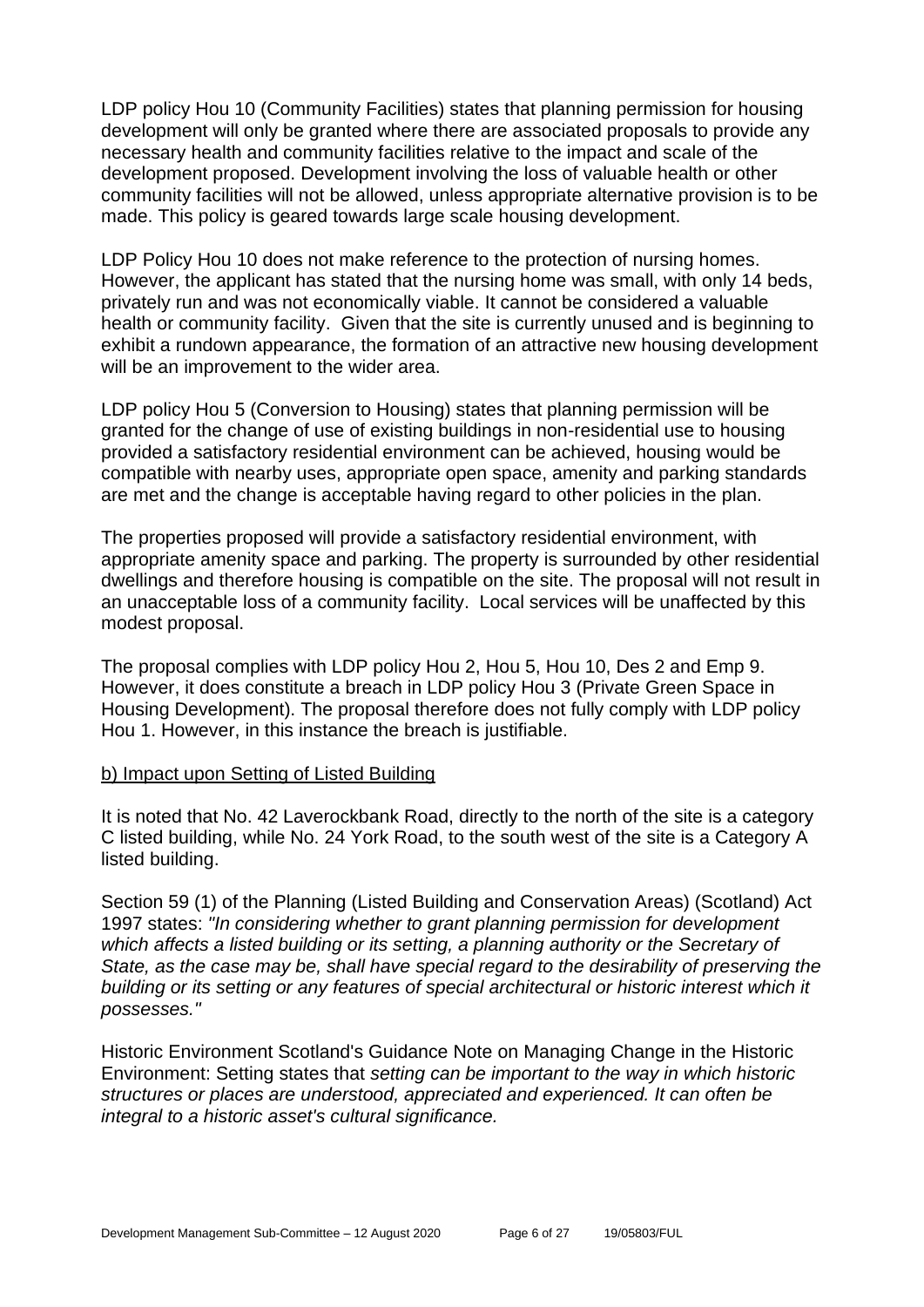*Setting often extends beyond the property boundary or 'curtilage' of an individual historic asset into a broader landscape context. Both tangible and less tangible elements can be important in understanding the setting. Less tangible elements may include function, sensory perceptions or the historical, artistic, literary and scenic associations of places or landscapes*.

LDP policy Env 3 (Listed Buildings - Setting) states that development within the curtilage or affecting the setting of a listed building will be permitted only if not detrimental to the architectural character, appearance or historic interest of the building or to its setting.

The proposal will extend the built form near to the rear boundary walls of No. 42 Laverockbank Road and No. 24 York Road. The proposal will, however, be shielded by the existing stone boundary walls, trees and shrubbery that line the mutual boundaries. Given the distance of the proposed dwellings from the listed properties and the level of shielding that is also present around the boundaries of the site, the proposed development will not materially impact upon how the listed buildings are understood or experienced.

The proposal complies with LDP policy Env 3 and the relevant Historic Environment Scotland's Guidance Note on Managing Change in the Historic Environment.

#### c) Design and Impact upon Conservation Area

Section 64(1) of the Planning (Listed Buildings and Conservation Areas) (Scotland) Act 1997 states: *"In exercise, with respect to any buildings or other land in a conservation area, of any powers under any of the provisions in subsection (2), special attention shall be paid to the desirability of preserving or enhancing the character or appearance of that area."*

LDP policy Env 6 (Conservation Area- Development) states that development within a conservation area or affecting its setting will be permitted which: a) preserves or enhances the special character or appearance of the conservation area and is consistent with the relevant conservation area character appraisal b) preserves trees, hedges, boundary walls, railings, paving and other features which contribute positively to the character of the area and c) demonstrates high standards of design and utilises materials appropriate to the historic environment.

The statement of significance of Trinity Conservation Area Character Appraisal (CACA) states:

*The Trinity Conservation Area is characterised by a wealth of high quality stone built detached and semi-detached residential villas of restricted height, mainly in traditional building materials, set in substantial gardens with mature trees and generous spacing to their neighbours.* Key points of the CACA include

− The over-riding architectural form is substantial stone built villas set in extensive garden grounds. A variety of architectural styles are adopted, which contribute to and enliven the character of the area.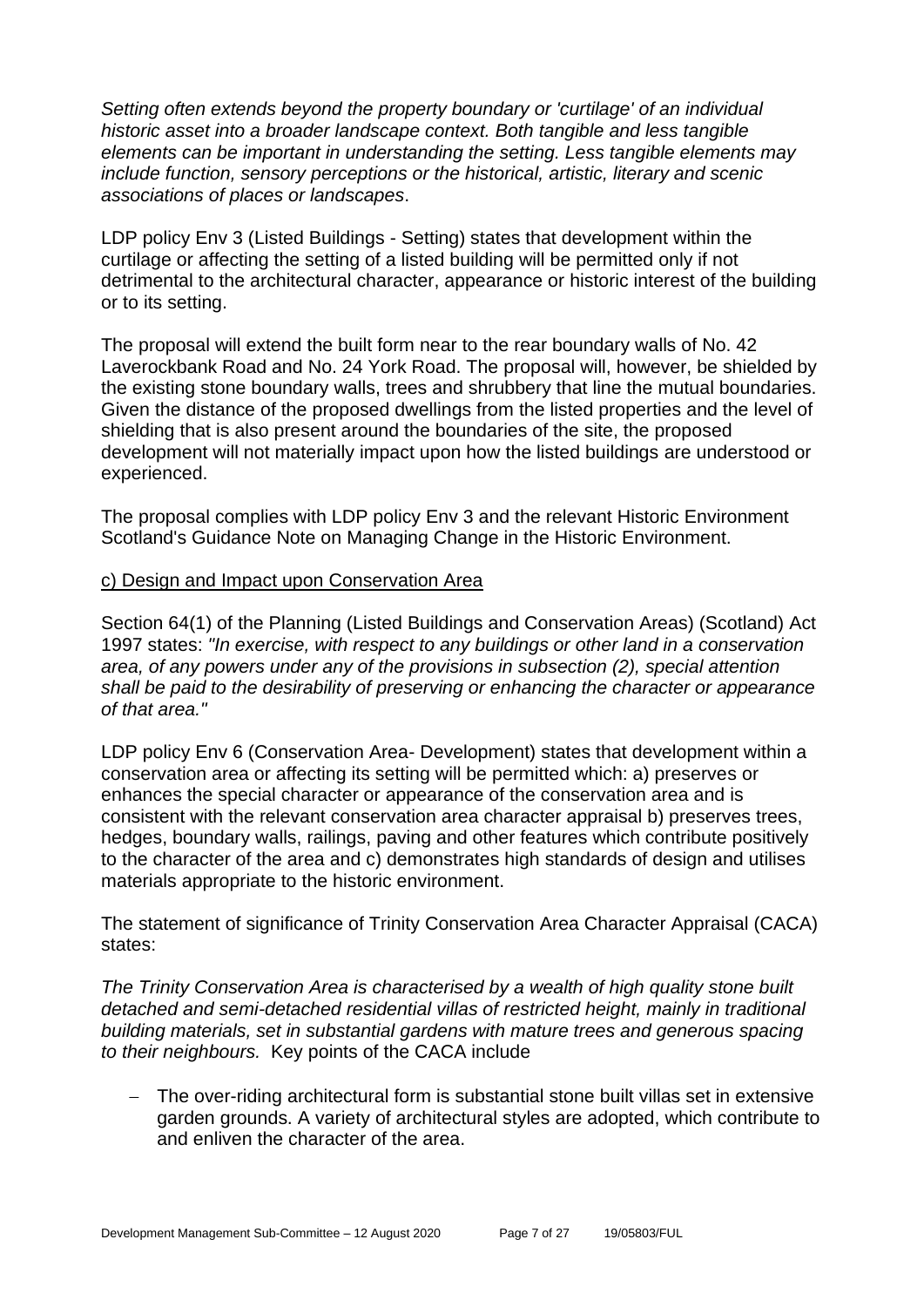- − There has been pressure to erect new dwellings within the extensive garden grounds of the larger villas. The unsympathetic subdivision of garden grounds can erode the quality of a building's form and proportion, and the historic relationship between buildings.
- − Subsequent development up to 1914 continued to the west and south on the 'plateau' above the shore road, with the density gradually intensifying. At the same time, property types change from detached, to semi-detached, to terraces. This results in a change in the relationship between the houses and the street and between houses themselves. The space between houses reduces, the boundary
- − walls become more of a token feature; with houses fronting the street".

The site is located on the edge of an area of large villas in extensive garden grounds to the north and more dense terraced development to the south. However, the site does have a villa character which must be respected.

LDP policy Des 1 (Design Quality and Context) states that planning permission will be granted for development where it is demonstrated that the proposal will create or contribute towards a sense of place.

Policy Des 4 (Development Design) states development should have a positive impact on its surroundings, having regard to height and form; scale and proportions, including the spaces between buildings; position of buildings and other features on the site; and materials and detailing.

LDP policy Des 12 (Alterations and Extensions) states that planning permission will be granted for alterations and extensions to existing buildings which in their design and form, choice of materials and positioning are compatible with the character of the existing building.

LDP policy Hou 4 (Housing Density) states that the council will seek an appropriate density of development on each site having regard to the need to create an attractive environment and safeguard living conditions within the development.

The Edinburgh Design Guidance sets out key aims for new development to have a positive impact on the immediate surroundings, through its height and form; scale and proportions; positioning of the buildings on site and materials and detailing.

The application site currently contains an early Victorian unlisted villa with 1960's mansard extensions to either side. There is also a conservatory at the west side, which follow a linear pattern. The buildings overlook extensive gardens areas to the south but it is noted from historical maps that the garden was previously much more extensive and has over the years been filled with housing. However, it still provides an attractive setting for the buildings being largely grass and vegetation with some large trees.

Whilst there are a number of large villa properties to the north of the site, it is acknowledged that the application site has already been subject to a high degree of intervention and extension. Historical maps from 1931-38 also indicate that there were buildings on the site that followed a linear pattern along the northern boundary which continued right up to the edge of the garden at the south west.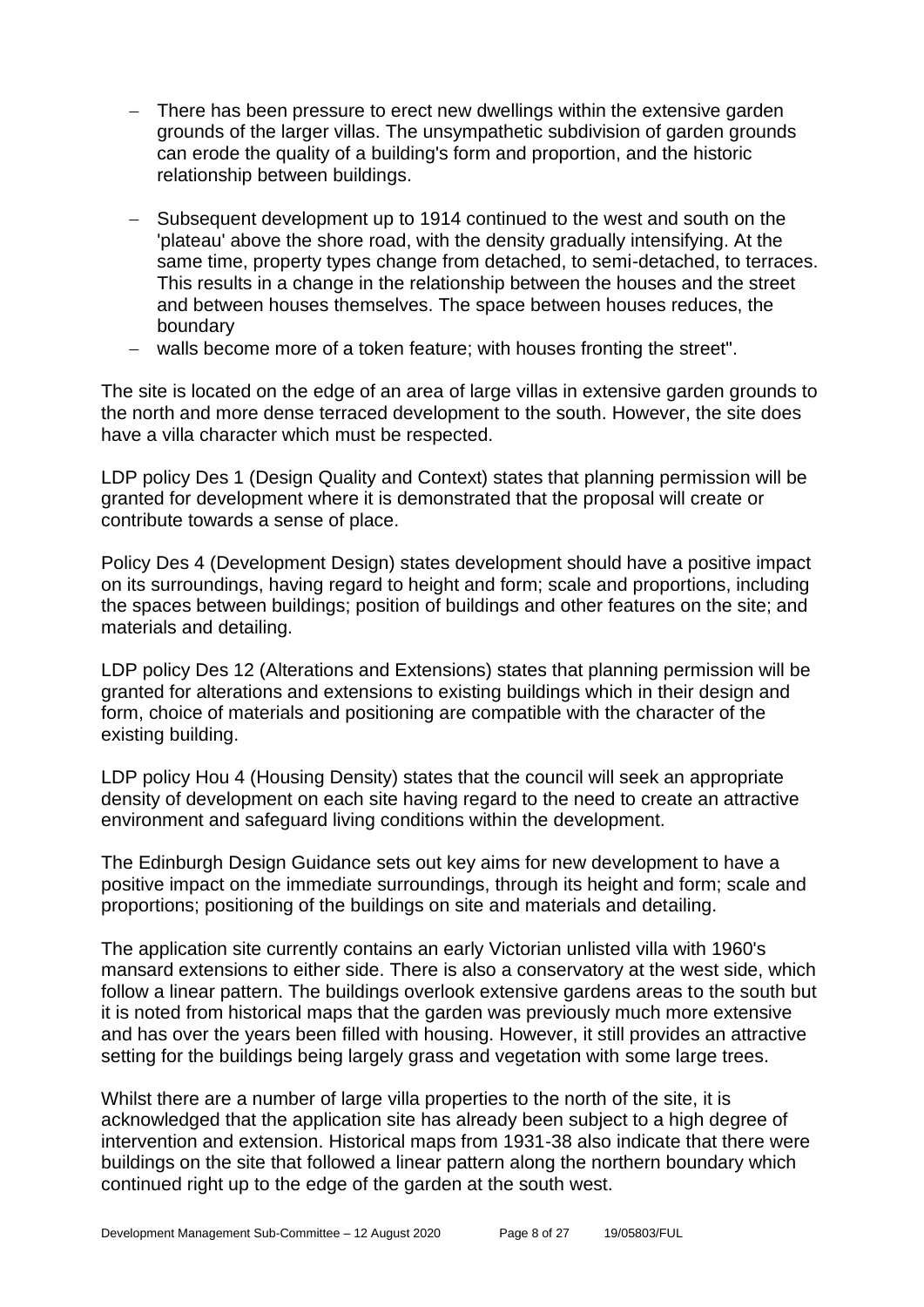It is proposed that an existing large conservatory be removed and replaced with three new dwellings. These will however follow the existing building line within the site.

The site is also screened to quite a high degree by existing walls and the garden grounds. The new development shall not be overly noticeable from public elevations.

It is further noted that the density of development within this area of Trinity changes quite dramatically to the south of the site, with four in a block and terraced properties becoming prevalent with quite limited garden grounds. Laverockbank Grove and Mayville Gardens follow a similar linear pattern of development to that proposed at the site. Historically, the application site would have been the last villa property before this new building pattern was established. The established layout of development within the site already follows this prevalent linear pattern of development to the south. Historical maps indicate that there was previously more linear development present within the site in the past.

The new development proposed within this site will follow this established pattern and will therefore not be an incongruous intervention. The level of density proposed at the site is also comparable to that of the nearby four in a block and terraced properties.

The proposed properties will be lower than the existing Victorian building and will have pitched roofs to match that of properties nearby. The roofs will be finished in slates, while the principal elevations of the proposed dwellings will be finished in stone and timber.

LDP policy Des 5 (Development Design - Amenity) suggests that gated communities should be avoided to help integrate the new development into the wider neighbourhood. However, the majority of houses along Laverockbank Road appear to have original gates at their entrances, which was part of the seclusion and privacy which was prevalent to these villa homes. As such the proposed gates to the front of the property are appropriate.

The alterations to the existing property have been sensitively designed and are acceptable.

Overall the design and density of the proposed dwellings are acceptable.

The proposal complies with LDP policies Env 6, Des 1, Des 4, Des 12, Hou 4 and the relevant Conservation Area character appraisal.

#### d) Neighbouring amenity

LDP policy Des 5 states that planning permission will be granted for development where the amenity of neighbouring developments is not adversely affected while LDP Policy Des 12 seeks alterations and extensions to existing buildings which would not be detrimental to the neighbourhood amenity.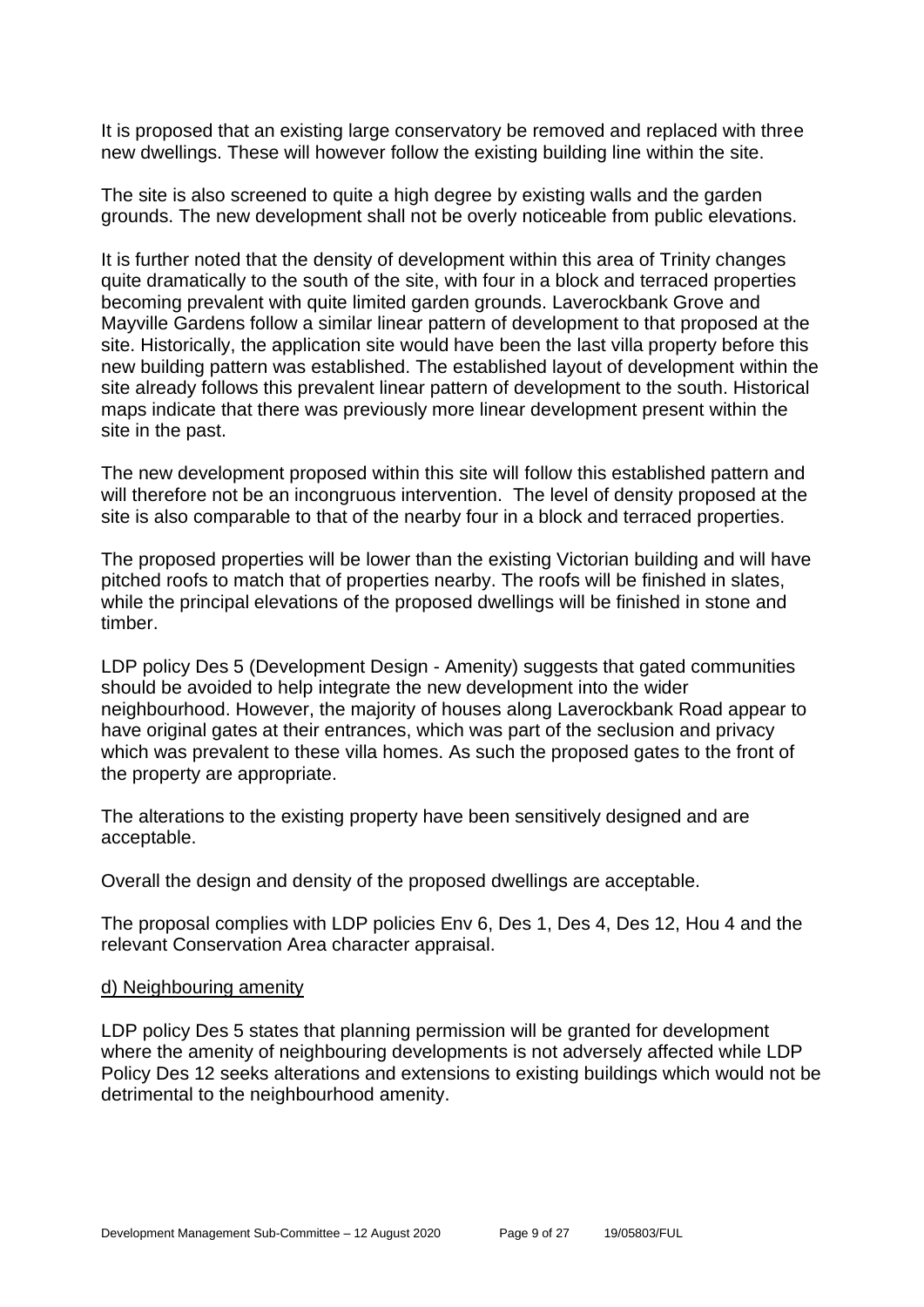The Edinburgh Design Guidance confirms that the pattern of development in an area will help to define appropriate distances between buildings and consequential privacy distances. This means that there may be higher expectations for separation in suburban areas than in historic areas such as the Old Town. In assessing this, the Council will look at each case individually and assess the practicalities of achieving privacy against the need for development.

The original villa property and mansard extensions already define to a degree the expected privacy distances within the site. These do not meet modern window to window or boundary distances. New windows and door openings are only proposed within the ground floor level of the existing building. The proposed new houses will only have rear windows in the ground floor which are screened by a 1.7 metre (approximately) high stone boundary wall and established trees/shrubbery. One small upper level side window proposed on the west facing gable of property No. 7 will only permit light to a bathroom, which is not classified as a habitable room. Another dormer is proposed on the east facing gable. However, this will overlook the application site, Laverockbank Road and then the screened boundary of the edge of a neighbouring dwelling and Starbank Park. The rooflights proposed to the rear of the new dwellings will be installed at a level above the first floor level (1.8- 2 metres) to restrict any overlooking possibilities.

The front windows of the proposed buildings will be set back by approximately 10-13 metres from the rear garden of the neighbouring property (No. 38 Laverockbank Road) to the south which they will directly face. This is greater than that expected in modern housing developments and is also far greater than the distance between the rear elevation of the four in a block properties which are present in nearby Laverockbank Grove and the rear garden of No. 38. It is noted that No. 38 has windows in its side elevation. However, these side windows do not accord with policy in terms of distance to the shared mutual boundary belonging to No. 38 and No. 40 and therefore cannot be protected for privacy. Overall the privacy distances proposed are acceptable. It is further noted that a level of tree planting is proposed to be retained or planted which should also increase the level of privacy to neighbouring properties.

The proposed new build dwellings are two storey in height and lower than the existing villa. The neighbouring property to the north west of the site has a large outbuilding/garage and hardstanding area located nearest to the site. The property to the north/north east of the site has a largely tree lined boundary. All of these properties have quite substantial garden grounds and the dwellings are well set off mutual boundaries. The applicant has provided daylight/sunlight information that shows that the proposal will not have a material impact upon neighbouring residential properties existing sunlight/daylight levels.

Environmental Protection was consulted as part of the assessment of the application. It confirmed that it had no objections.

The proposal complies with LDP policy Des 2, Des 5 and Des 12.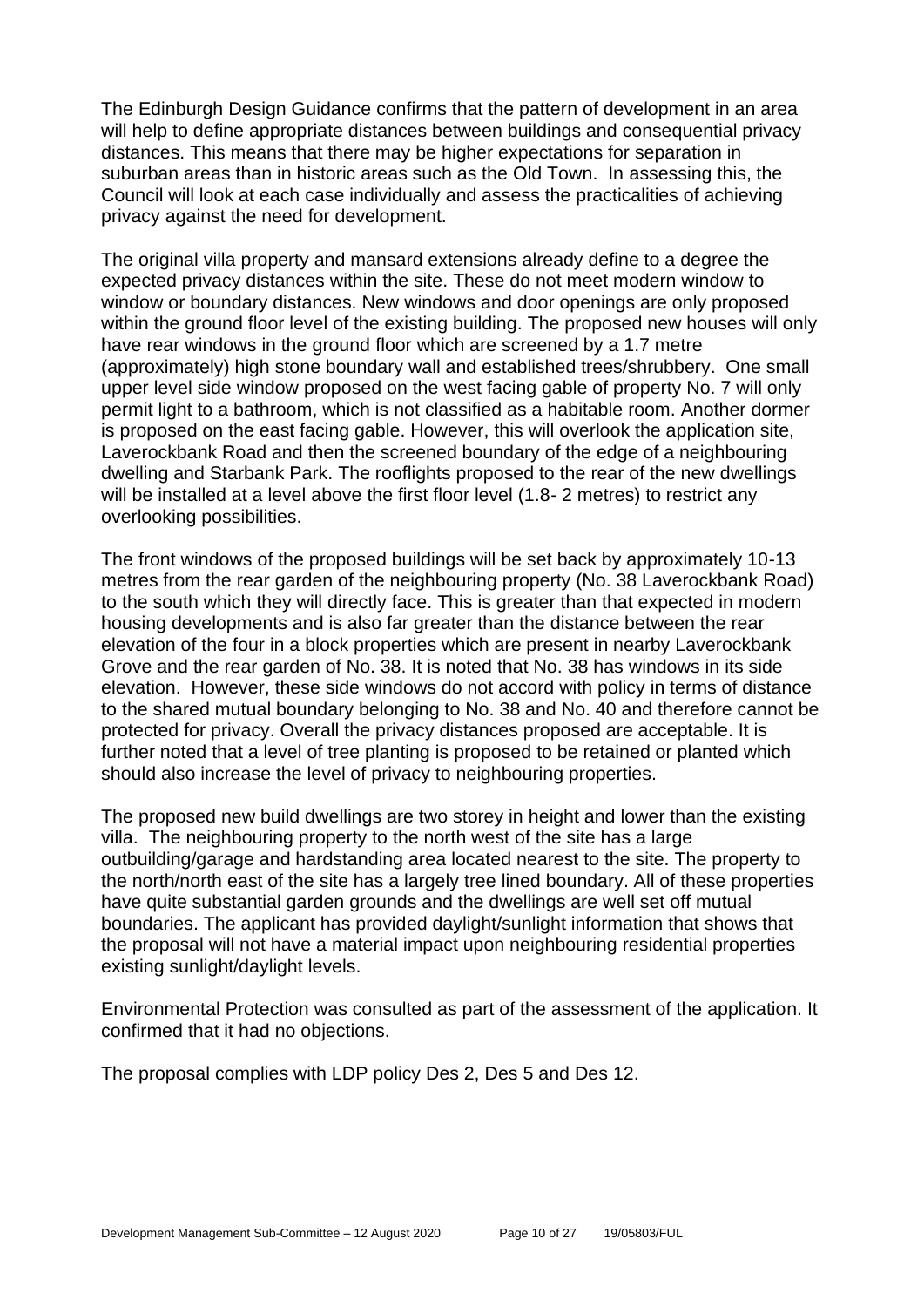#### e) Amenity for future occupiers

LDP policy Hou 5 confirms that planning permission will be granted for the change of use of existing buildings in non residential use to housing provided a satisfactory residential environment can be achieved.

LDP policy Des 5 states that planning permission will be granted for development where it is demonstrated that future occupiers will have acceptable levels of amenity.

It is noted that the properties are all dual aspect and will have large windows that will face to the south. The majority of habitable rooms, like living rooms on the ground floor will have south facing windows. The windows and rooflights to the rear of the dwellings will face north and will have more limited opportunities for daylight, especially at ground floor level as they will be located quite close to the mutual boundary wall which is also tree lined. The windows to the rear will, however, largely provide light to bathrooms and kitchens. The new build properties have also been positioned slightly further back from the mutual wall to permit more daylight to enter these rooms. The rooflights proposed to the rear to provide light to proposed bedrooms are also at a high level and are large. Overall, on balance, there are adequate levels of daylight to the proposed dwellings while views will also be acceptable.

The Edinburgh Design guidance establishes minimum floor space standards for new residential properties. These are: 66 square metres for a two bedrooms property and 81 Square metres for a three bedroom property.

The proposal exceeds these requirements and complies with the minimum floor space standards as established in the Edinburgh Design Guidance.

LDP policy Hou 3 (Private Greenspace in Housing Development) states that planning permission will be granted for development that makes adequate provision for green space to meet the needs of future residents. The Edinburgh Design Guidance expects gardens to be 9 metres deep.

Each property will have a small element of garden ground to the rear and an area of garden ground to the front. This area of garden to the front will however be quite secluded behind the main boundary wall that faces the road and will be south facing and private.

The new proposed dwellings Nos, 5, 6 and 7 will all have front gardens which are on average 9 metres in depth. One has a depth of 10.5 metres, the other two have a depth of approximately 8.4 metres. These dwellings will also have a shared element of communal garden grounds.

One of the properties which will be converted from the existing building on the site , No.4, will also have a front garden with a depth of around 8.5 metres.

Proposed house No. 3 will have a front garden of depth about 5.4 metres, but it will be wide at around 10 metres. Proposed house No. 1 will have a front garden the depth of which varies between 5.5 and 3.5 metres but again the proposed garden will be wide at approximately 10.5 metres.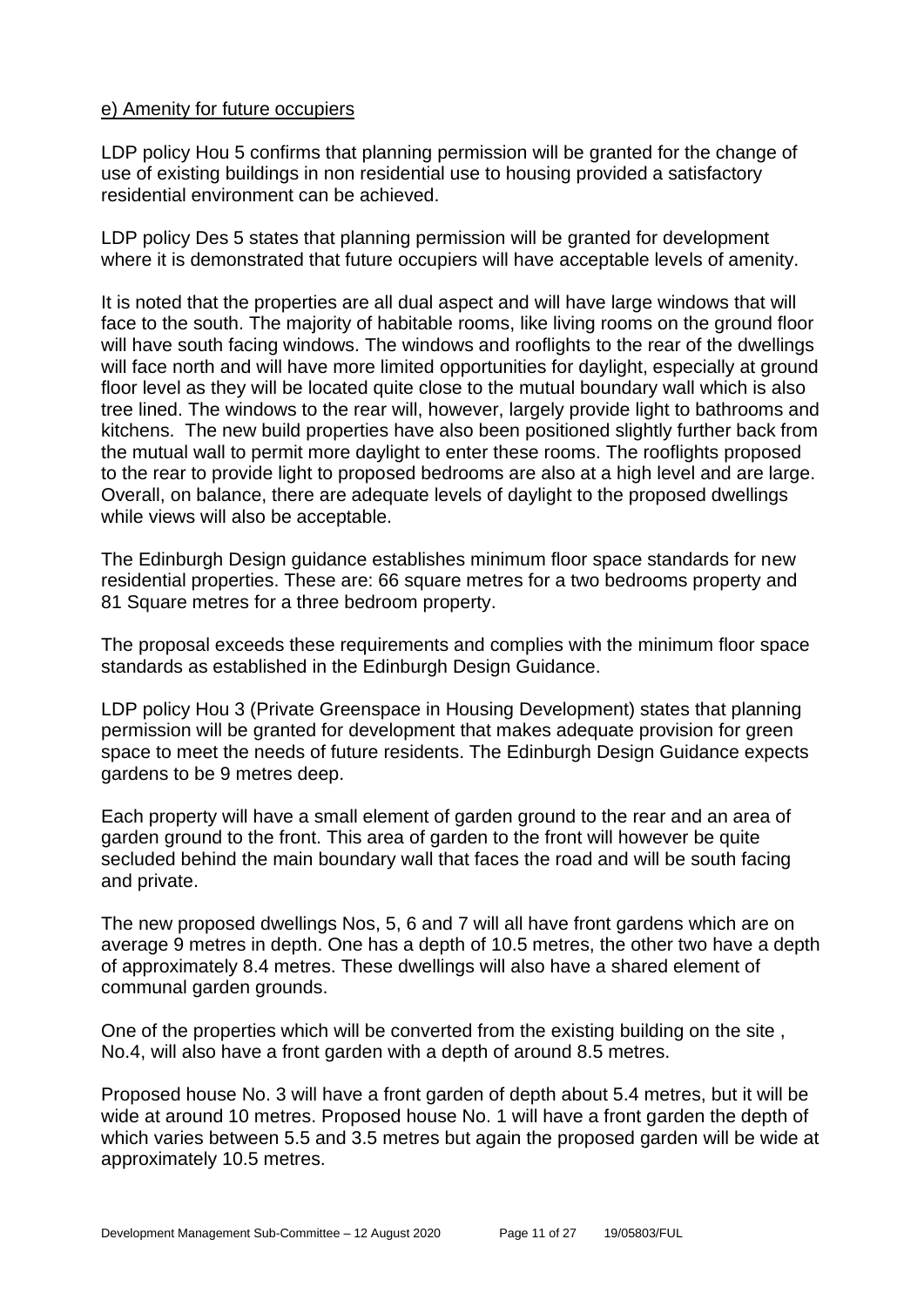Proposed house No 2 will have the smallest garden, with a depth of approximately 3.5 metres. However, this will be the smallest dwelling with 2 bedrooms.

It is acknowledged that not all of the proposed dwellings will have garden grounds that meet the guidelines. However, it is noted that there are also a number of flats and houses nearby that have very restricted garden grounds. Examples of these are the terraced dwellings along Mayville Gardens and the four in a block properties along Laverockbank Grove.

It is also noted that the large Starbank Park is also very near the application site.

On balance, the minor breach in LDP policy Hou 3 is acceptable.

#### f) Road Safety, car and bike storage

LDP policy Tra 2 (Private Car Parking) states that planning permission will be granted for development where proposed car parking provision complies with and does not exceed the parking levels set out in Council Guidance.

LDP policy Tra 3 (Private Cycle Parking) states that planning permission will be granted for development where the proposed cycle parking and storage facilities comply with the standards set out in Council guidance.

The Roads Authority was consulted as part of the assessment of the application. It has confirmed that it has no objections to the proposals subject to suitable informatives being added to the consent.

Adequate car and secure cycle parking have been accommodated within the site. The accesses remain as existing.

The proposal complies with LDP policy Tra 2 and Tra3.

#### g) Flooding

LDP policy Env 21 (Flooding Prevention) states that planning permission will not be granted for development that would increase the risk of flooding or be at risk of flooding itself.

SEPA (Scottish Environmental Protection Agency) flood maps do not show that the site is at risk of surface, coastal or river flooding.

However, a surface water management plan (SWMP) is required and was submitted as part of the application. The Councils Flood Planning section has no objections to the proposal subject to a condition being attached to the consent in relation to the applicant receiving written confirmation from Scottish Water that they agree with the proposed discharge to the combined system. This letter will have to be submitted to the Council for written approval prior to any works commencing on site. As this is not an enforceable or necessary condition, this has been added as an informative.

The proposal complies with LDP policy Env 21.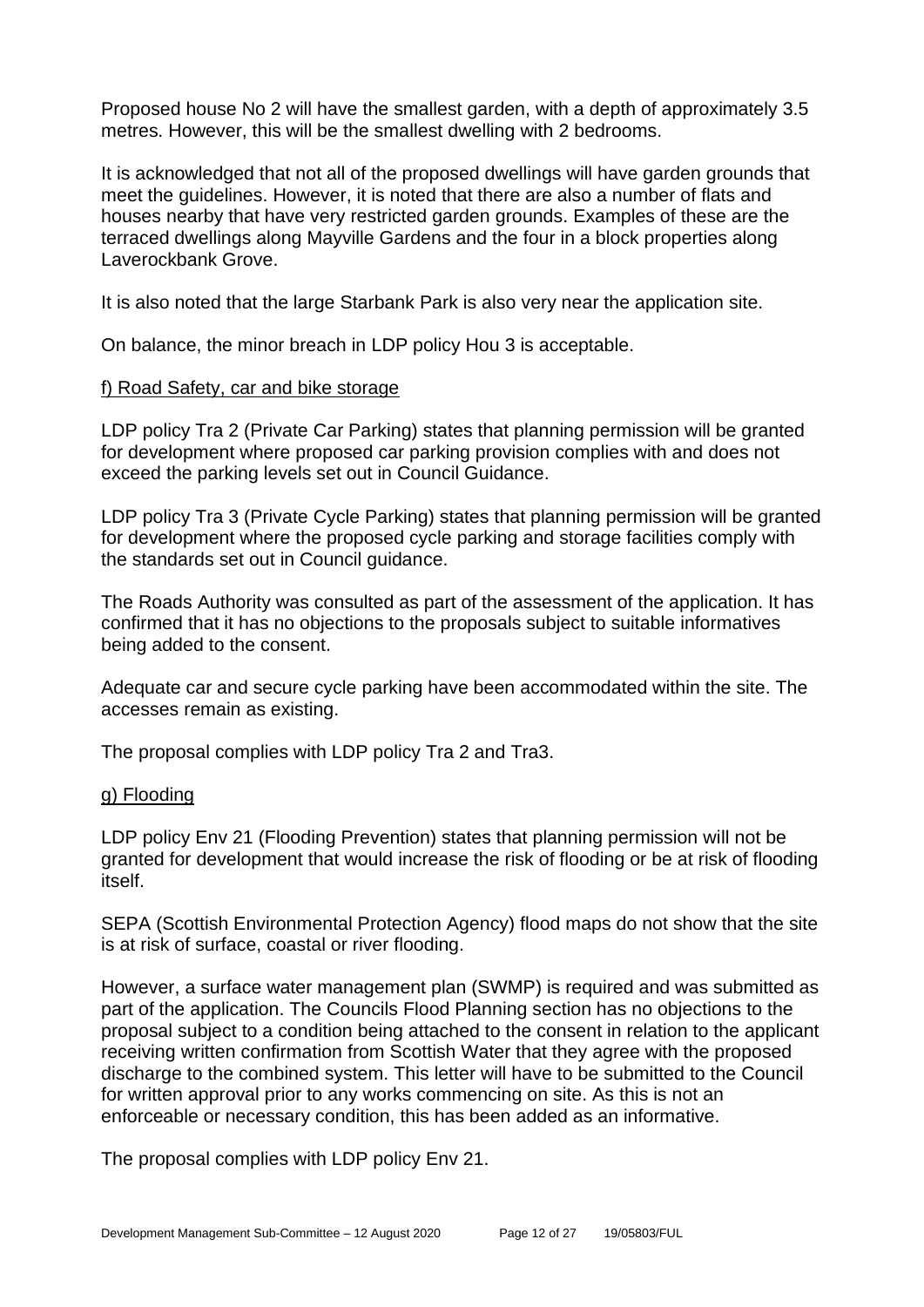#### h) Trees and ecology

LDP policy Env 12 (Trees) states that development will not be permitted if likely to have a damaging impact upon a tree covered by a tree preservation order or worthy of merit.

The applicant has submitted an arboricultural tree report with the application which assesses all of the trees on the site and within 12 metres of the proposed development.

It shows that the majority of the trees within the site are assessed as being in the low (C) retention category by virtue of their poor condition, limited future life expectancy and minimal landscape and amenity value. These trees should not be therefore be viewed as a constraint to development. Five category C trees are proposed to be removed. Two trees assessed as being of medium (B) retention value are also proposed to be removed.

Two existing, quite large trees within the site will however be retained and eight new trees are to be planted within the site.

Whilst the trees within and adjacent to the site might not all be spectacular they form an important element of the setting and add to the overall tree cover. It is therefore important that the suggested replacement planting takes place and a detailed landscape plan has been conditioned should the development be granted.

The proposed replacement tree planting is considered to be acceptable but only in conjunction with the retention of the Lawson cypress and the sycamore tree (tree no. 2381). The proposed horse chestnut (shown planted along the southern boundary) should in time be able to be a good replacement for the nearby sycamore.

Tree protection during construction has also been conditioned.

The proposal complies with LDP policy Env 12.

LDP policy Env 16- (Species protection) states that planning permission will not be granted for development which would have an adverse impact on a species protected by European or UK law.

A stage 1 and stage 2 bat survey was carried out and was submitted to the Council for assessment. The survey raised no concerns in relation to the proposals potential impact upon ecology. The Councils ecologist was consulted and raised no concerns.

The proposal complies with LDP policy Env 16.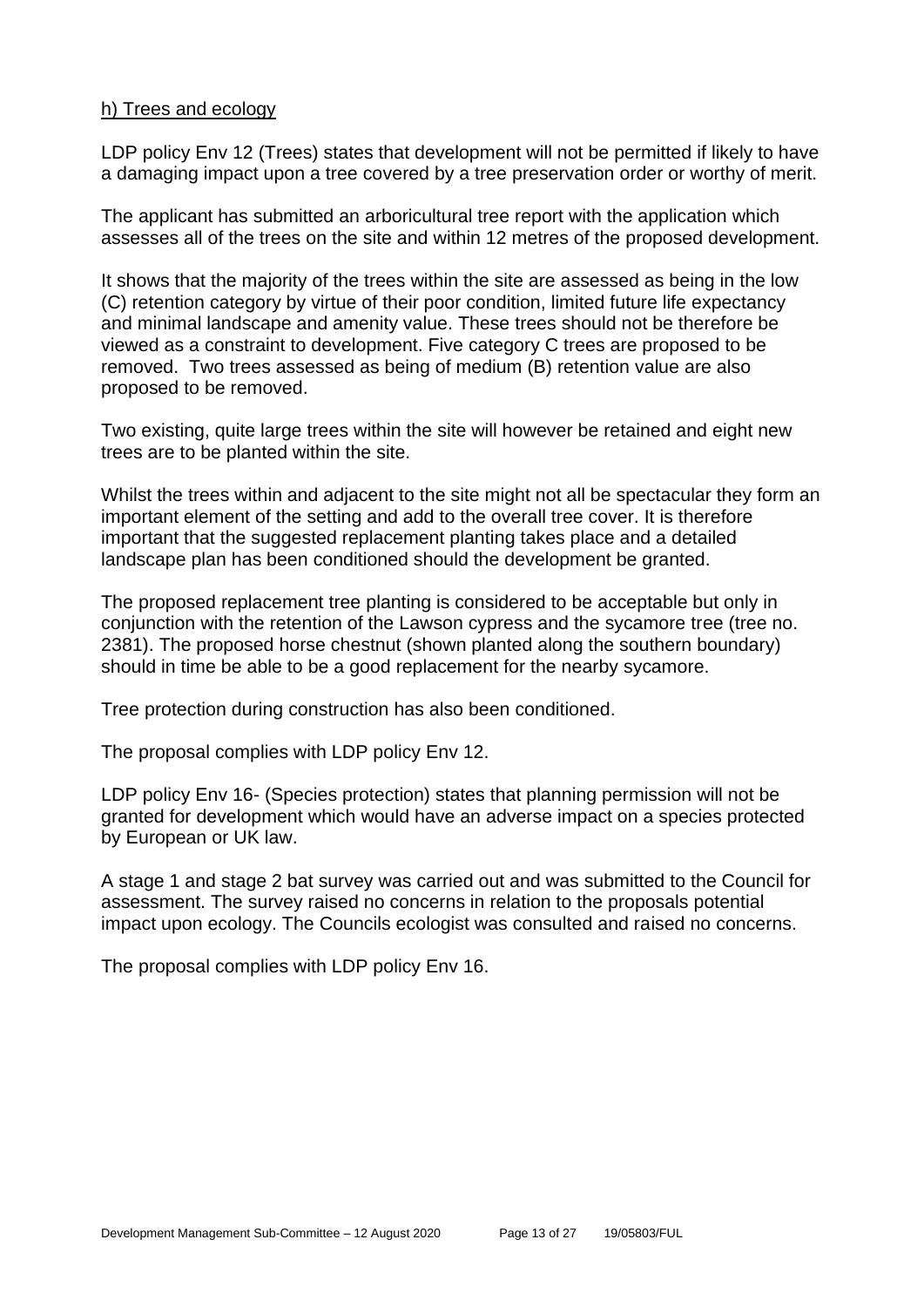#### I) Financial Contributions

LDP policy Del 1 - (Developer Contributions and Infrastructure Delivery) states that proposal will be required to contribute to the following infrastructure provision where relevant and necessary to mitigate any negative additional impact (either on a individual or cumulative basis) and where commensurate to the scale of the proposed development.

Communities and Families was consulted as part of the assessment of the application and has confirmed that as long as the applicant agrees to pay development contributions for the development in terms of education and land it has no objections to the proposal. A legal agreement has been applied in this respect. This is on the basis of the following:

Total infrastructure contribution required: £128,737

Note - all infrastructure contributions shall be index linked based on the increase in the BCIS Forecast All-in Tender Price Index from Q4 2017 to the date of payment.

Total land contribution required: £6,629

Note - no indexation to be applied to land contribution.

The proposal complies with LDP policy Del 1.

j) Other material considerations

#### *Sustainability*

LDP policy Des 6 (Sustainability) states that planning permission will only be granted for new development where it has been demonstrated that the current carbon dioxide emissions target has been met, with at least half of this target met through the use of low and zero carbon generating technologies and other features are incorporated that will reduce or minimise environmental resource use and impact.

The plans submitted show that solar panels are proposed on the roof of some of the buildings and electric car charging points are also shown. The number of spaces proposed for off street car parking within the site have also been minimised.

The development will be required to comply with the more stringent requirements of the building regulations in terms of sustainability.

The proposal complies with LDP policy Des 6.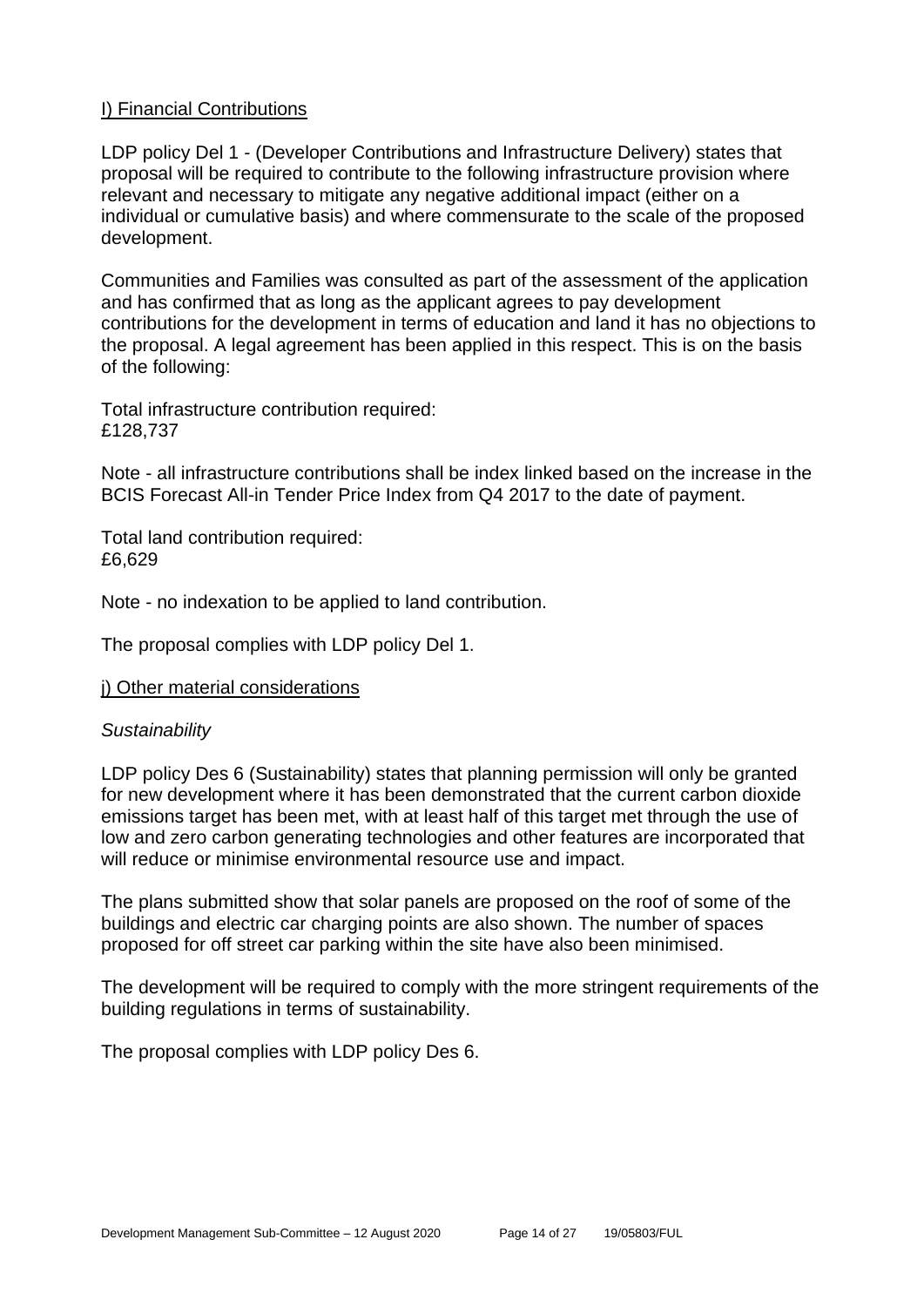#### *Archaeology*

LDP policy Env 9 (Development of sites of archaeological significance) states that planning permission will be granted for development on sites of known or suspected archaeological significance if it can be concluded that no significant archaeological features are likely to be affected by the development.

The Councils Archaeologist was consulted as part of the assessment of the application and has no objections to the proposal subject to a suitable condition being applied to the consent.

The proposal complies with LDP policy Env 9.

#### *Waste*

Waste Services was consulted as part of the assessment of the application and has confirmed no objections to the proposal.

#### k) Public comments

#### **Material Representations - Objections**

- − Not enough parking spaces on the site- This is addressed in section 3.3f
- − Concerns relating to access and egress to the site- This is addressed in section 3.3f
- − Impact upon sunlight/daylight levels and overshadowing This is addressed in section 3.3d
- − Loss of privacy- This is addressed in section 3.3d
- − Design, scale and materials inappropriate This is addressed in section 3.3c
- − Impact upon listed buildings and their setting- This is addressed in section 3.3b
- − Overdevelopment of the site This is addressed in section 3.3 c
- − Impact upon conservation area- This is addressed in section 3.3 c
- − Impact upon trees within the site and ecology-.This is addressed in section 3.3 h
- Surface water management concerns-This is addressed in section 3.3 g
- − Impact upon local services- This is addressed in section 3.3 a and I
- − Disruption and noise This is addressed in section 3.3 d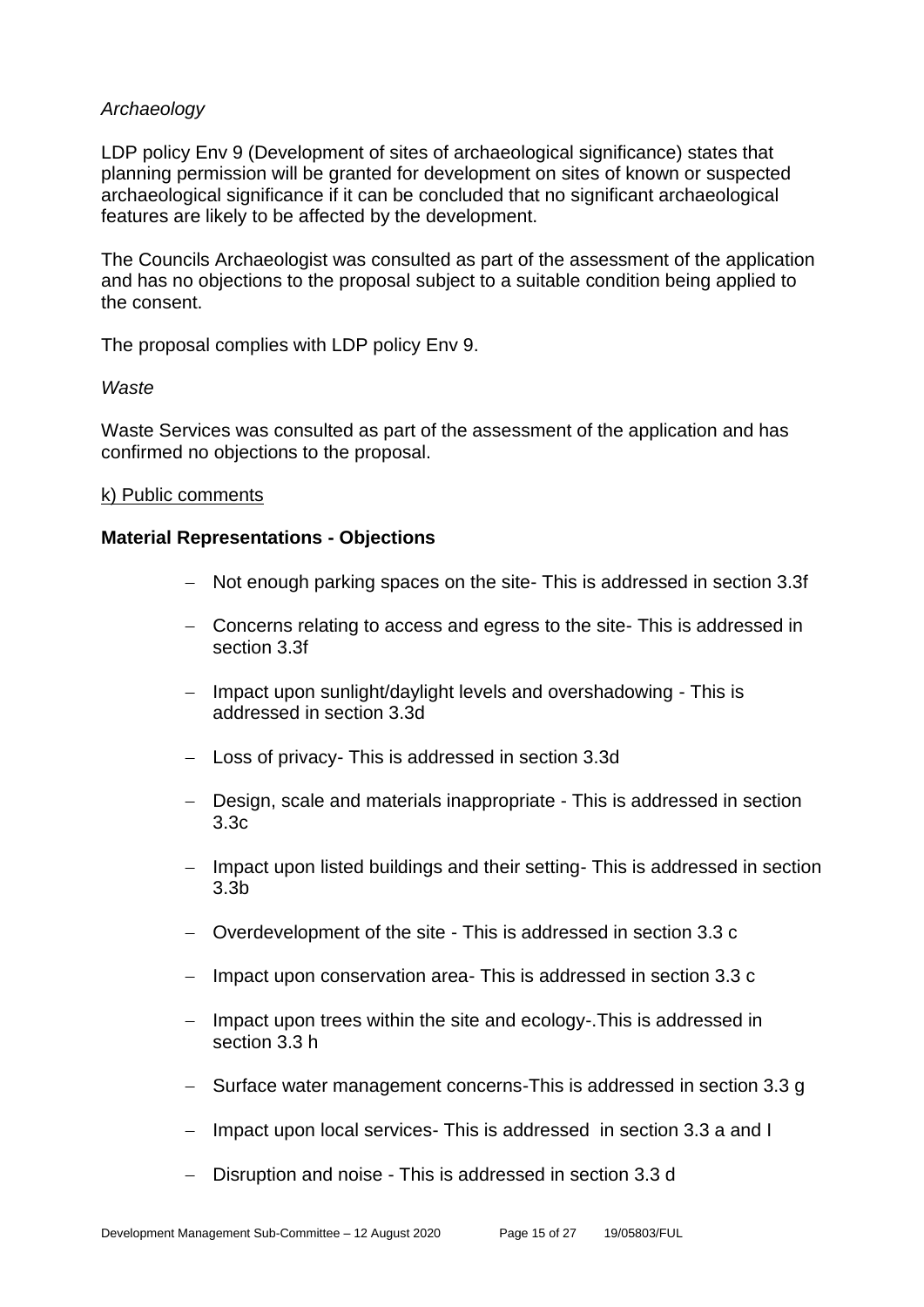#### **Material Representations - Support**

- − Density of development proposed on site is less than in nearby Mayville Gardens and Laverockbank Grove- This is addressed in section 3.3c
- − Development respects character and appearance of conservation area This is addressed in section 3.3c
- − Minimal impact on trees and additional planting- This is addressed in section 3.3h
- − Good landscaping and greenspace provided This is addressed in section 3.3e
- − Density of development proposed on site is less than in nearby Mayville Gardens and Laverockbank Grove- This is addressed in section 3.3c
- − Adds a mix of house types to the area in compliance with LDP policy Hou 2 - This is addressed in section 3.3a
- − Uses good quality appropriate materials This is addressed in section 3.3c
- − Development is sustainable, utilising a brown field site This is addressed in section 3.3a

#### **Material Neutral Comment**

- − Concerns about parking and access- This is addressed in section 3.3f
- − Overdevelopment of site. This is addressed in section 3.3c
- − Impact upon trees and landscape. This is addressed in section 3.3h
- − Proposed landscaping and tree removal are acceptable. This is addressed in section 3.3h
- − Off street parking provision acceptable and accessible. This is addressed in section 3.3f
- − Acceptable design and layout. This is addressed in section 3.3c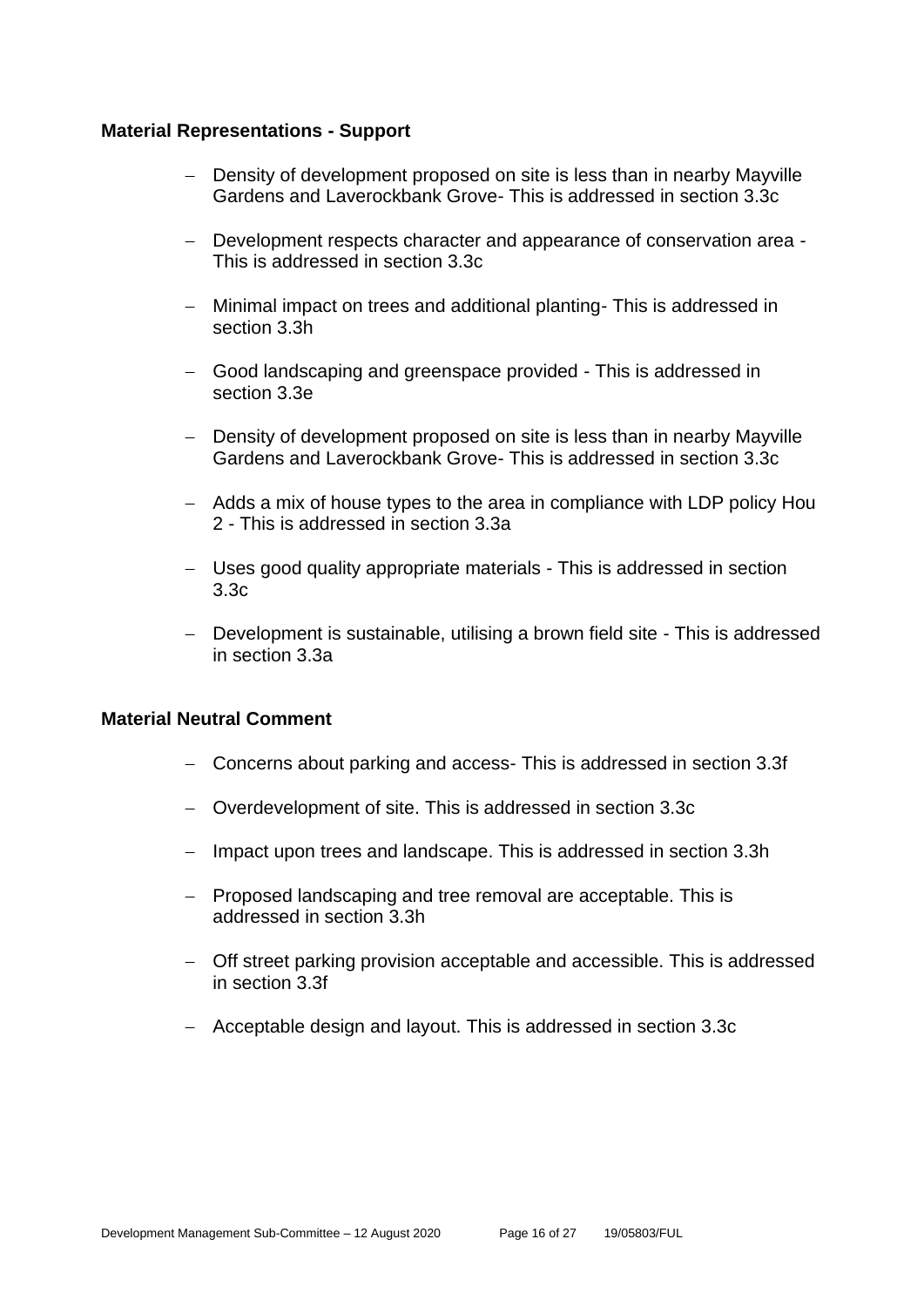#### **Non Material Representations**

- − Access to BT Equipment- This is not a material planning consideration
- − Would establish a precedent- Every application is assessed on its individual merit.
- − Disruption and noise during construction This is not a material planning consideration.

#### **Conclusion**

The development complies with the Planning (Listed Building and Conservation Areas) Scotland Act 1997 as it preserves the character and setting of the listed building and preserves and enhances the character and appearance of the conservation area.

The proposals largely comply with the development plan and the infringement of LDP policy Hou 3 in relation to open space is justified in this case. The proposal is acceptable in this location and is of an appropriate scale, form and design. The proposal will have no adverse effect on the character or setting of listed building or the character or appearance of the conservation area. The proposal will not result in any traffic or road safety issues.

There are no material planning considerations which outweigh this conclusion.

It is recommended that this application be Granted subject to the details below.

#### **3.4 Conditions/reasons/informatives**

# **Conditions:-**

- 1. No development shall take place on the site until the applicant has secured the implementation of a programme of archaeological work (historic building recording, excavation, analysis & reporting) in accordance with a written scheme of investigation which has been submitted by the applicant and approved by the Planning Authority
- 2. A detailed specification, including trade names where appropriate, of all the proposed external materials shall be submitted to and approved in writing by the Planning Authority before work is commenced on site; Note: samples of the materials may be required.
- 3. A fully detailed landscape plan, including details of all hard and soft surface and boundary treatments, screening and all planting, shall be submitted to and approved in writing by the Planning Authority before work is commenced on site.
- 4. All trees on the site, not to be removed, shall be protected during the construction period by the erection of fencing, in accordance with BS 5837:2012 " Trees in relation to design, demolition and construction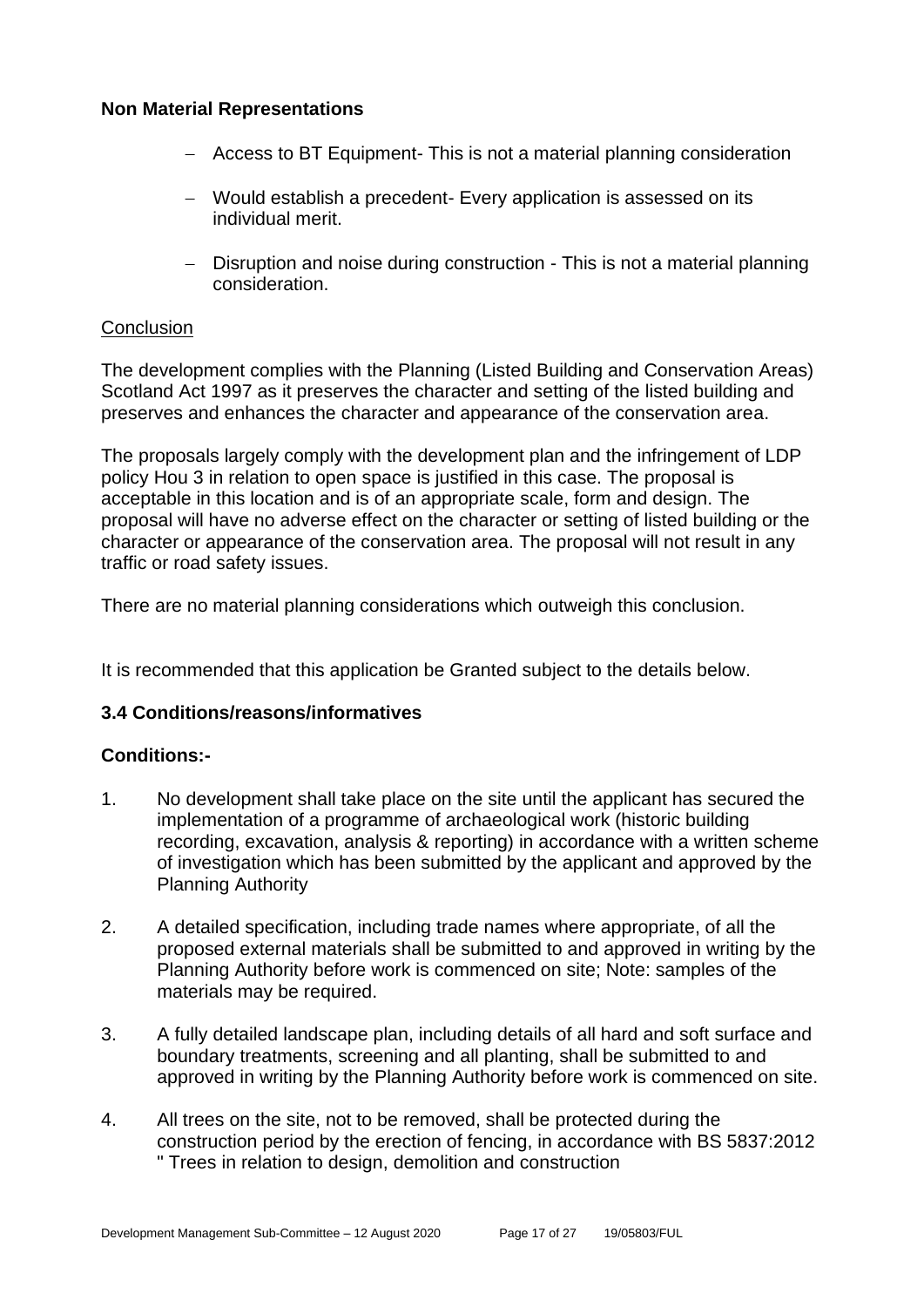#### **Reasons**: -

- 1. To provide a permanent record of the historic structure.
- 2. In order to protect the special interest of the conservation area.
- 3. In the interests of amenity.
- 4. To protect the trees being retained within the site.

#### **Informatives:-**

It should be noted that:

1. Consent shall not be issued until a suitable legal agreement has been concluded to make a financial contribution to Children and Families to alleviate accommodation pressures in the local catchment area.

The legal agreement should be concluded within 6 months of the date of this notice. If not concluded within that 6 month period, a report will be put to committee with a likely recommendation that the application be refused.

- 2. No development shall take place on the site until a 'Notice of Initiation of Development' has been submitted to the Council stating the intended date on which the development is to commence. Failure to do so constitutes a breach of planning control, under Section 123(1) of the Town and Country Planning (Scotland) Act 1997.
- 3. As soon as practicable upon the completion of the development of the site, as authorised in the associated grant of permission, a 'Notice of Completion of Development' must be given, in writing to the Council.
- 4. (a) In accordance with the Council's LTS Travplan3 policy, the applicant should consider developing a Travel Plan including provision of pedal cycles, public transport travel passes, a Welcome Pack, a high-quality map of the neighbourhood (showing cycling, walking and public transport routes to key local facilities), timetables for local public transport;
	- (b) All disabled persons parking places should comply with Disabled Persons Parking Places (Scotland) Act 2009. The Act places a duty on the local authority to promote proper use of parking places for disabled persons' vehicles. The applicant should therefore advise the Council if he wishes the bays to be enforced under this legislation. A contribution of £2,000 will be required to progress the necessary traffic order but this does not require to be included in any legal agreement. All disabled persons parking places must comply with Traffic Signs Regulations and General Directions 2016 regulations or British Standard 8300:2009 as approved;
	- (c) Electric vehicle charging outlets should be considered for this development including dedicated parking spaces with charging facilities and ducting and infrastructure to allow electric vehicles to be readily accommodated in the future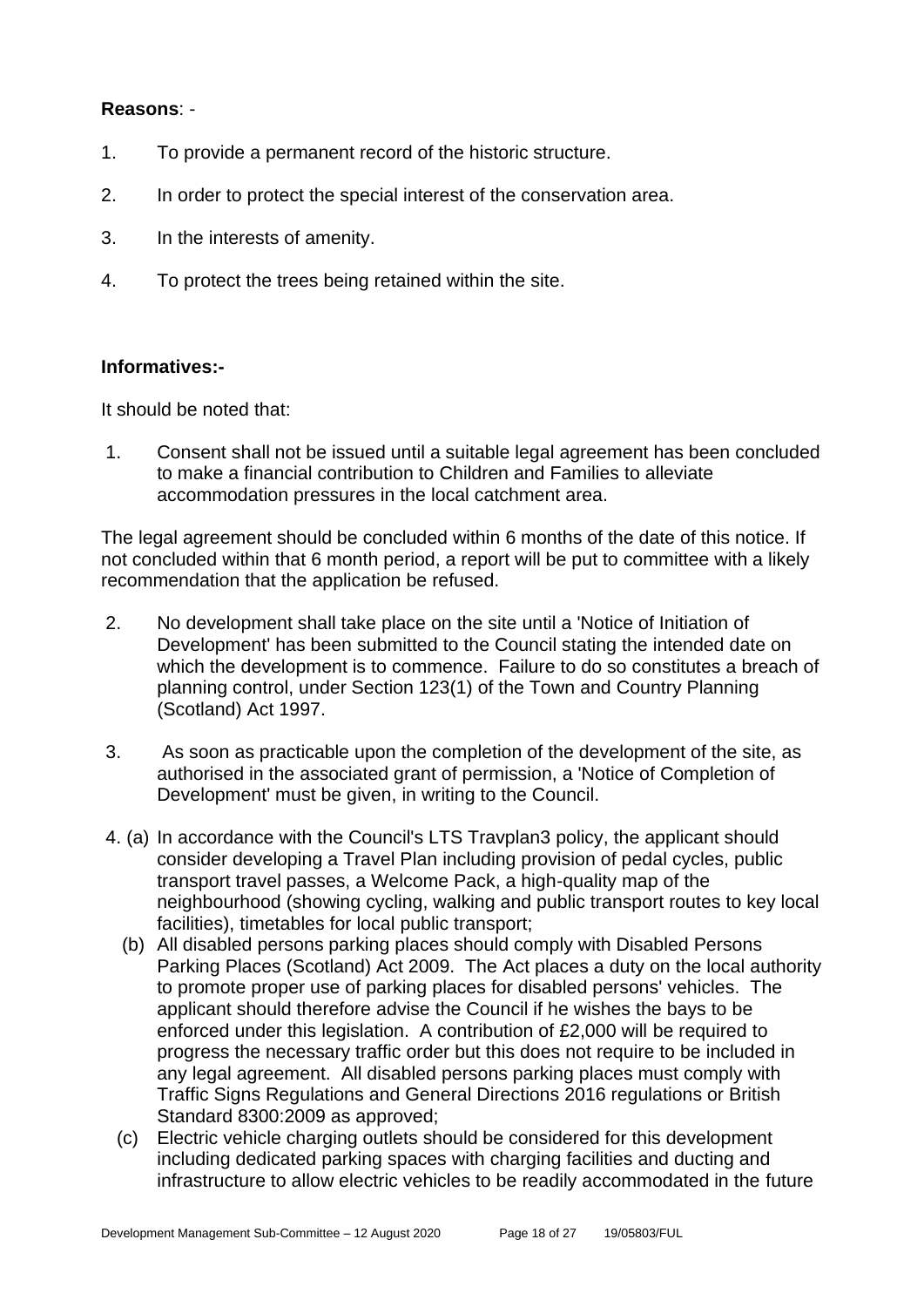- 5. The development hereby permitted shall be commenced no later than the expiration of three years from the date of this consent.
- 6. Written confirmation that Scottish Water accept the proposed discharge into the public network shall be provided for the written approval of the Council prior to works commencing on site. If any soakaways are proposed the results of soakaway testing shall be submitted for the written approval of the Council prior to works commencing on site.

# **Financial impact**

#### **4.1 The financial impact has been assessed as follows:**

The application is subject to a legal agreement for developer contributions.

# **Risk, Policy, compliance and governance impact**

**5.1** Provided planning applications are determined in accordance with statutory legislation, the level of risk is low.

# **Equalities impact**

#### **6.1 The equalities impact has been assessed as follows:**

This application was assessed in terms of equalities and human rights. The impacts are identified in the Assessment section of the main report.

# **Sustainability impact**

#### **7.1 The sustainability impact has been assessed as follows:**

This application meets the sustainability requirements of the Edinburgh Design Guidance.

# **Consultation and engagement**

#### **8.1 Pre-Application Process**

Pre-application discussions took place on this application.

#### **8.2 Publicity summary of representations and Community Council comments**

The application received 46 objection comments, 28 support comments and two neutral comments. The points raised are addressed in section 3.3 of the report.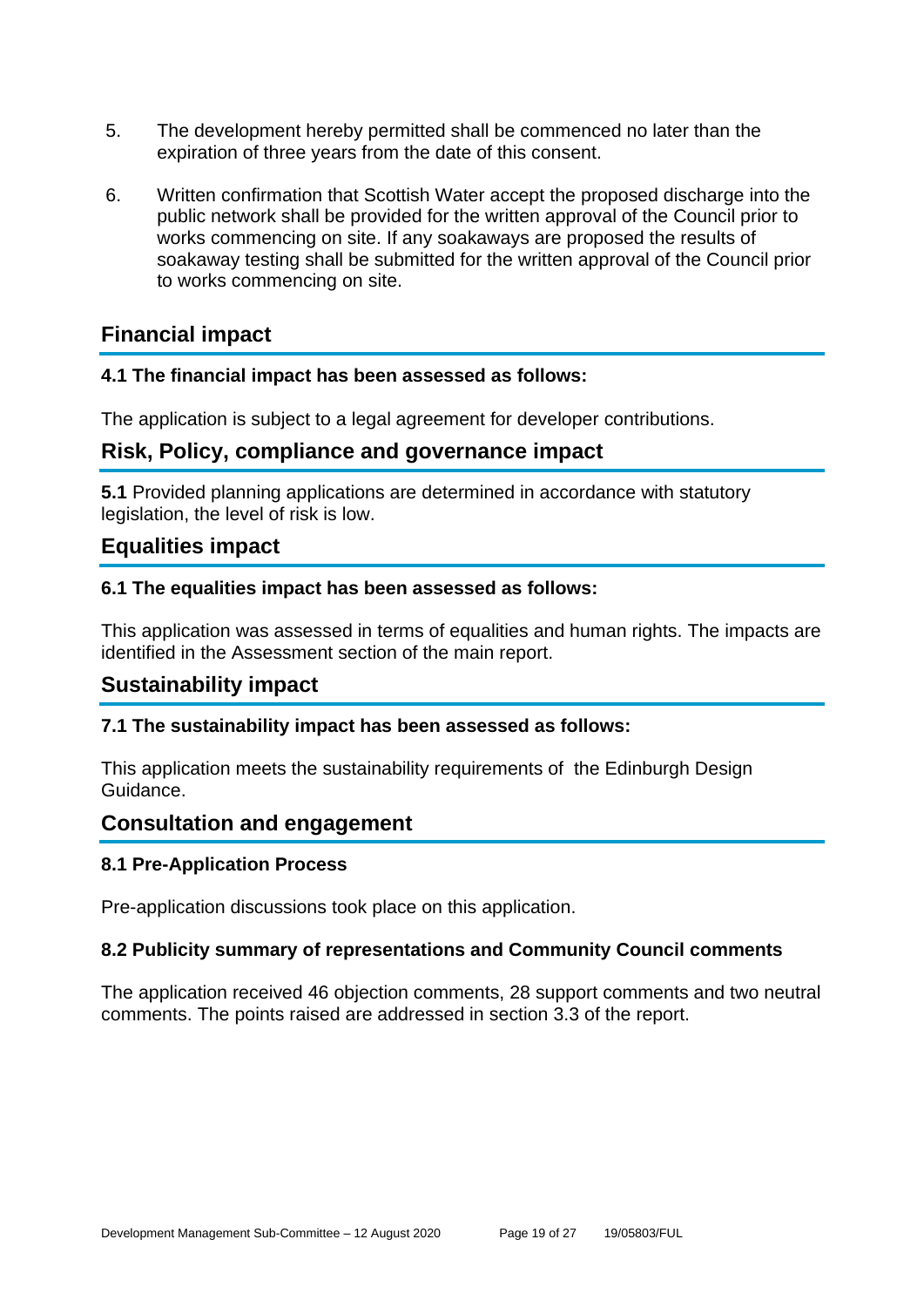# **Background reading/external references**

- To view details of the application go to
- [Planning and Building Standards online services](https://citydev-portal.edinburgh.gov.uk/idoxpa-web/search.do?action=simple&searchType=Application)
- [Planning guidelines](http://www.edinburgh.gov.uk/planningguidelines)
- [Conservation Area Character Appraisals](http://www.edinburgh.gov.uk/characterappraisals)
- [Edinburgh Local Development Plan](http://www.edinburgh.gov.uk/localdevelopmentplan)
- [Scottish Planning Policy](http://www.scotland.gov.uk/Topics/Built-Environment/planning/Policy)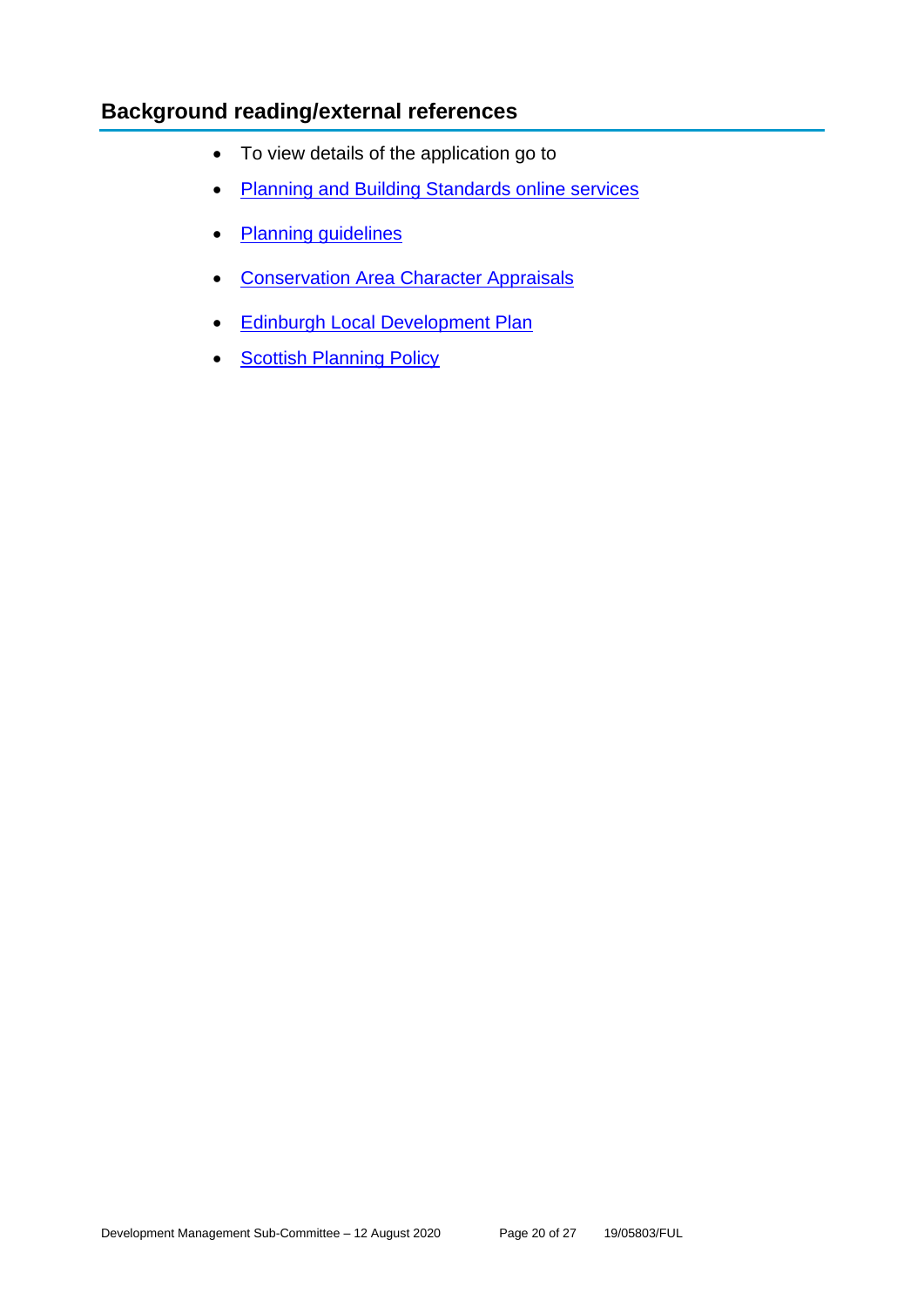| <b>Statutory Development</b><br><b>Plan Provision</b> |                                                           |
|-------------------------------------------------------|-----------------------------------------------------------|
| Date registered                                       | 11 December 2019                                          |
| <b>Drawing numbers/Scheme</b>                         | 01, 02a, 03a, 04a, 05a, 06a, 07b, 08a, 09a, 010a, 11, 12, |
|                                                       | Scheme 1                                                  |

**David R. Leslie** Chief Planning Officer PLACE The City of Edinburgh Council

Contact: Robert McIntosh, Planning Officer E-mail:robert.mcintosh@edinburgh.gov.uk

# **Links - Policies**

#### **Relevant Policies:**

#### **Relevant policies of the Local Development Plan.**

LDP Policy Del 1 (Developer Contributions and Infrastructure Delivery) identifies the circumstances in which developer contributions will be required.

LDP Policy Des 1 (Design Quality and Context) sets general criteria for assessing design quality and requires an overall design concept to be demonstrated.

LDP Policy Des 3 (Development Design - Incorporating and Enhancing Existing and Potential Features) supports development where it is demonstrated that existing and potential features have been incorporated into the design.

LDP Policy Des 4 (Development Design - Impact on Setting) sets criteria for assessing the impact of development design against its setting.

LDP Policy Des 5 (Development Design - Amenity) sets criteria for assessing amenity.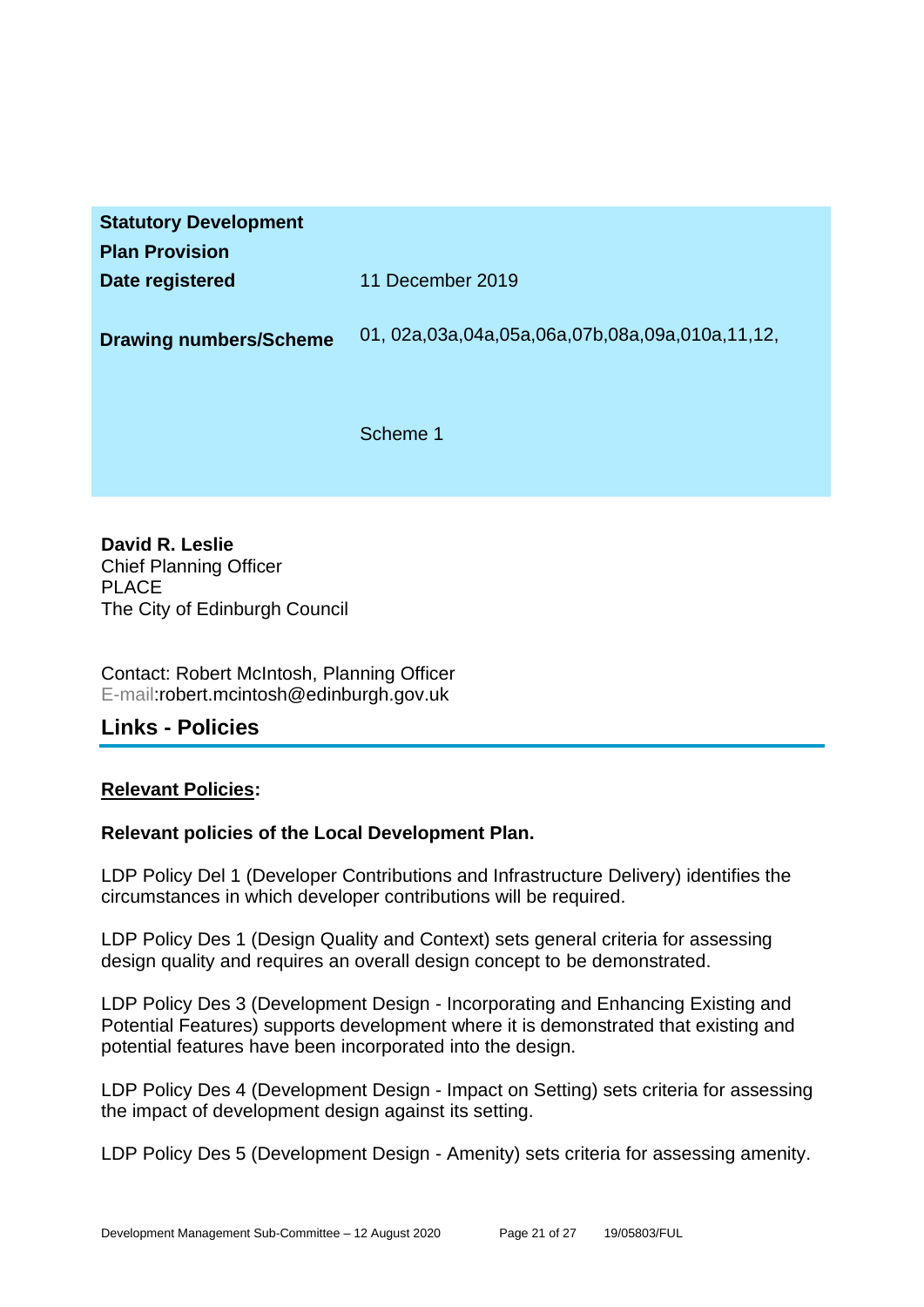LDP Policy Des 12 (Alterations and Extensions) sets criteria for assessing alterations and extensions to existing buildings.

LDP Policy Env 6 (Conservation Areas - Development) sets out criteria for assessing development in a conservation area.

LDP Policy Env 12 (Trees) sets out tree protection requirements for new development.

LDP Policy Env 16 (Species Protection) sets out species protection requirements for new development.

LDP Policy Env 21 (Flood Protection) sets criteria for assessing the impact of development on flood protection.

LDP Policy Hou 1 (Housing Development) sets criteria for assessing the principle of housing proposals.

LDP Policy Hou 2 (Housing Mix) requires provision of a mix of house types and sizes in new housing developments to meet a range of housing needs.

LDP Policy Hou 3 (Private Green Space in Housing Development) sets out the requirements for the provision of private green space in housing development.

LDP Policy Hou 4 (Housing Density) sets out the factors to be taken into account in assessing density levels in new development.

LDP Policy Hou 5 (Conversion to Housing) sets out the criteria for change of use of existing buildings to housing.

LDP Policy Tra 2 (Private Car Parking) requires private car parking provision to comply with the parking levels set out in Council guidance, and sets criteria for assessing lower provision.

LDP Policy Tra 3 (Private Cycle Parking) requires cycle parking provision in accordance with standards set out in Council guidance.

LDP Policy Tra 4 (Design of Off-Street Car and Cycle Parking) sets criteria for assessing design of off-street car and cycle parking.

#### **Relevant Non-Statutory Guidelines**

**Non-Statutory guidelines** Edinburgh Design Guidance supports development of the highest design quality and that integrates well with the existing city. It sets out the Council's expectations for the design of new development, including buildings, parking, streets and landscape, in Edinburgh.

**Non-statutory guidelines** 'LISTED BUILDINGS AND CONSERVATION AREAS' provides guidance on repairing, altering or extending listed buildings and unlisted buildings in conservation areas.

#### **Other Relevant policy guidance**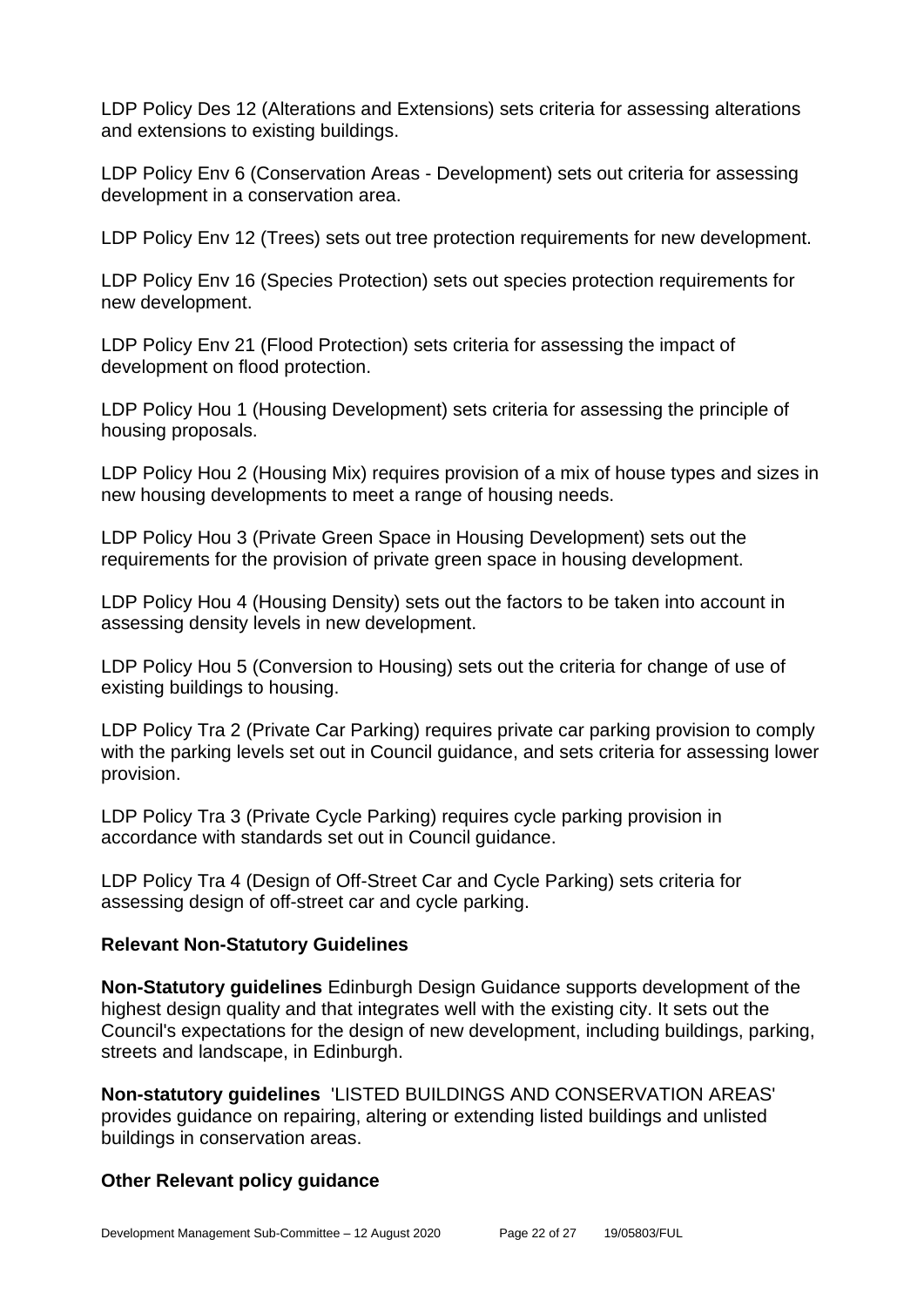The Trinity Conservation Area Character Appraisal emphasises the wealth of detached villas set in substantial plots with generous spacing to their neighbours, the high quality stone built architecture of restricted height, the predominant use of traditional building materials, and the predominance of residential use.

LDP Policy Env 3 (Listed Buildings - Setting) identifies the circumstances in which development within the curtilage or affecting the setting of a listed building will be permitted.

LDP Policy Env 9 (Development of Sites of Archaeological Significance) sets out the circumstances in which development affecting sites of known or suspected archaeological significance will be permitted.

LDP Policy Des 6 (Sustainable Buildings) sets criteria for assessing the sustainability of new development.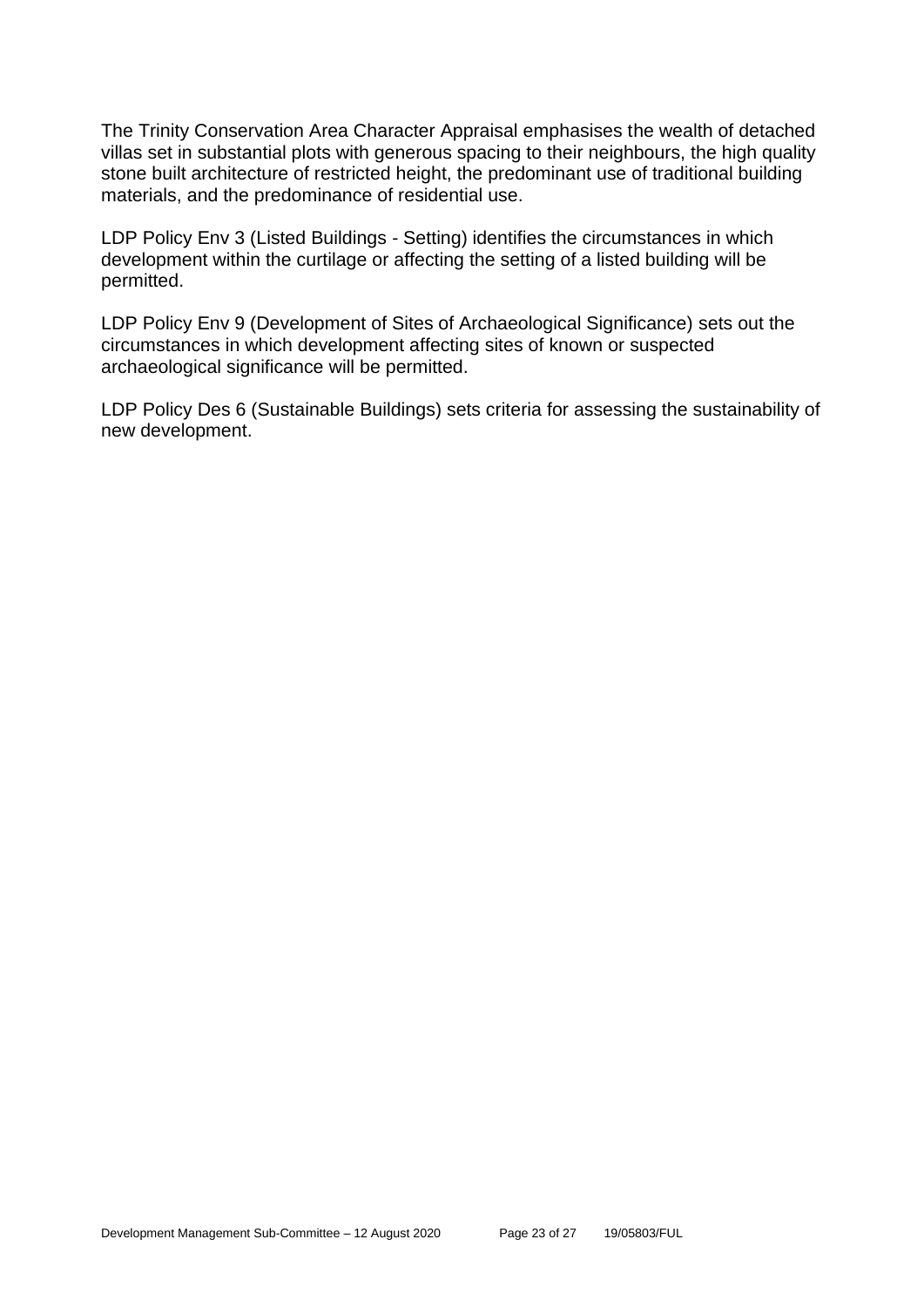# **Appendix 1**

**Application for Planning Permission 19/05803/FUL At 40 Laverockbank Road, Edinburgh, EH5 3BZ Proposed residential development for 7 new dwellings including change of use of former care home and extension.**

# **Consultations**

#### **Roads Authority**

*No objections to the application subject to the following being included as conditions or informatives as appropriate:*

*1. In accordance with the Council's LTS Travplan3 policy, the applicant should consider developing a Travel Plan including provision of pedal cycles, public transport travel passes, a Welcome Pack, a high-quality map of the neighbourhood (showing cycling, walking and public transport routes to key local facilities), timetables for local public transport;*

*2. All disabled persons parking places should comply with Disabled Persons Parking Places (Scotland) Act 2009. The Act places a duty on the local authority to promote proper use of parking places for disabled persons' vehicles. The applicant should therefore advise the Council if he wishes the bays to be enforced under this legislation. A contribution of £2,000 will be required to progress the necessary traffic order but this does not require to be included in any legal agreement. All disabled persons parking places must comply with Traffic Signs Regulations and General Directions 2016 regulations or British Standard 8300:2009 as approved;*

*3. Electric vehicle charging outlets should be considered for this development including dedicated parking spaces with charging facilities and ducting and infrastructure to allow electric vehicles to be readily accommodated in the future.*

*Note:*

*- The proposed 8 car parking spaces are acceptable;*

*- Cycle parking can be accommodated within the gardens of each property.*

# **Environmental Protection**

*I refer to the above and would advise that Environmental Protection has no objections to this proposed development.*

# **Archaeology**

*The site is centred upon a surviving unlisted early 19th century Georgian Villa depicted on Kirkwood's 1817 plan of Edinburgh. Named Ivy Lodge the map records it as being in the ownership of a Mr Winton. Prior to the 19th century the site appears to have formed*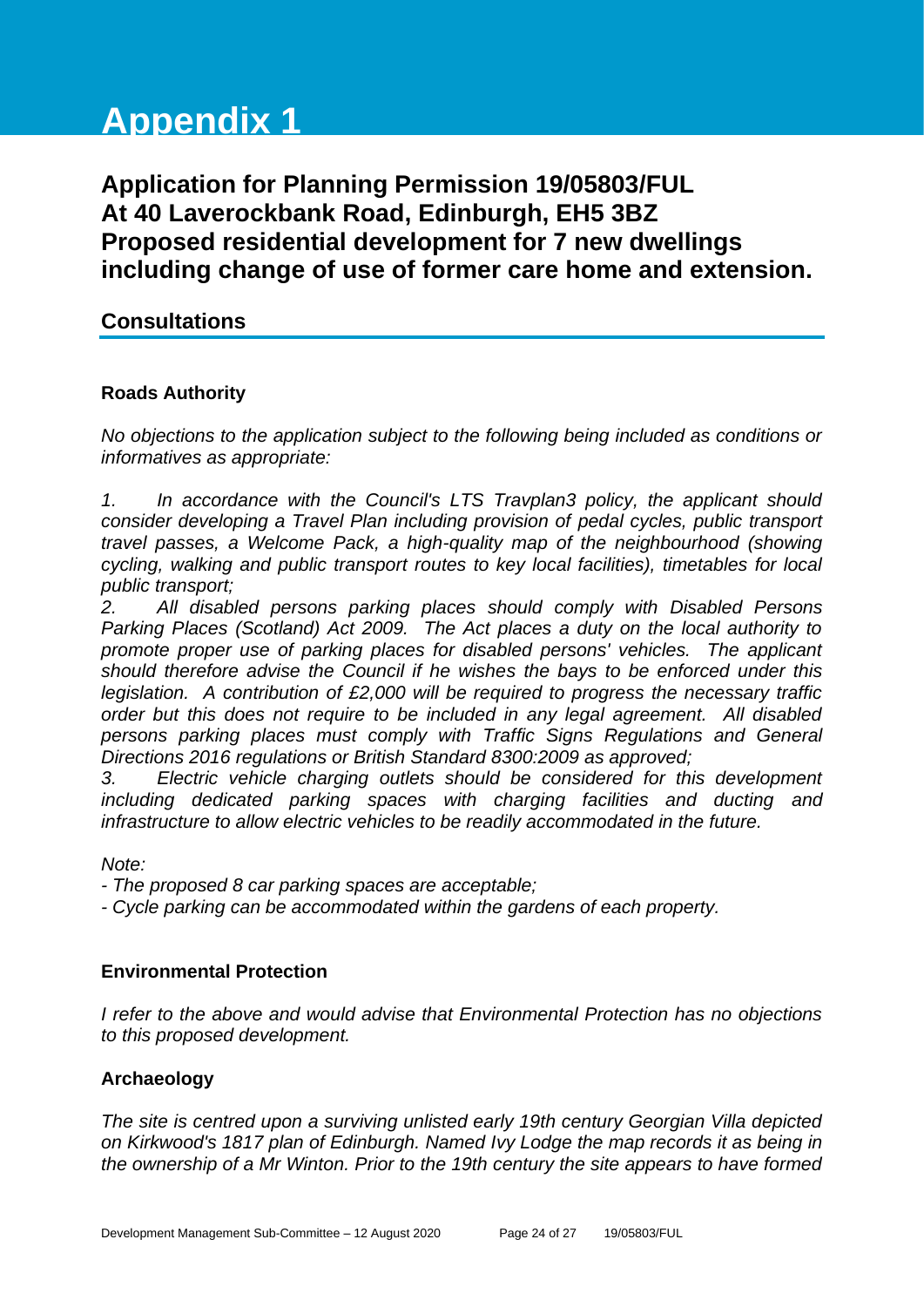*part of the estate/grounds associated with the adjacent Laverrock Bank House depicted on General Roy's 1750's Military Survey of Scotland*

*Although unlisted the surviving Georgian Villa forming the centre of the care-home in my opinion is clearly of local archaeological and historic significance. Accordingly, this application must be considered under terms Scottish Government's Our Place in Time (OPIT), Scottish Planning Policy (SPP), Historic Environment Scotland's Policy Statement (HESPS) 2016 and Archaeology Strategy and CEC's Edinburgh Local Development Plan (2016) Policy ENV9. The aim should be to preserve archaeological remains in situ as a first option, but alternatively where this is not possible, archaeological excavation or an appropriate level of recording may be an acceptable alternative.*

*It is to be welcomed the unlisted Georgian Villa at the centre of this site is to be retained and converted as part of this application. However, no record survives of this structure. It is recommended therefore that a detailed historic building survey (internal and external elevations, phased plans, photographic and written survey and analysis) is undertaken prior to and during development, to provide a permanent record of this historic structure. In addition, it is recommended that a programme of archaeological work is undertaken on the site of the new buidings to fully excavate and record any significant buried remains affected.*

*It is recommended that the following condition is attached to any permission granted;* 

*'No development shall take place on the site until the applicant has secured the implementation of a programme of archaeological work (historic building recording, excavation, analysis & reporting) in accordance with a written scheme of investigation which has been submitted by the applicant and approved by the Planning Authority.'* 

*The work would be carried out by a professional archaeological organisation, either working to a brief prepared by CECAS or through a written scheme of investigation submitted to and agreed by CECAS for the site. Responsibility for the execution and resourcing of the programme of archaeological works and for the archiving and appropriate level of publication of the results lies with the applicant.*

#### **Flood Planning**

*Thank you for the additional information and clarifications, which address most of our comments. Our remaining comment relates to Scottish Water agreeing with the proposed discharge to the combined system.* 

*If discharging to the combined sewer, we request that Scottish Water provide written confirmation they accept prior to determination. Similarly, if proposing soakaways, we also request results of soakaway testing prior to determination. We typically request confirmation of these details before determination, as the surface water management proposals may have to change significantly if relying on something that is later considered unfeasible. I appreciate this may not be possible during the current lockdown. Perhaps a condition could be placed on the application, if no progress can be made at this current time.*

#### **Children and Families**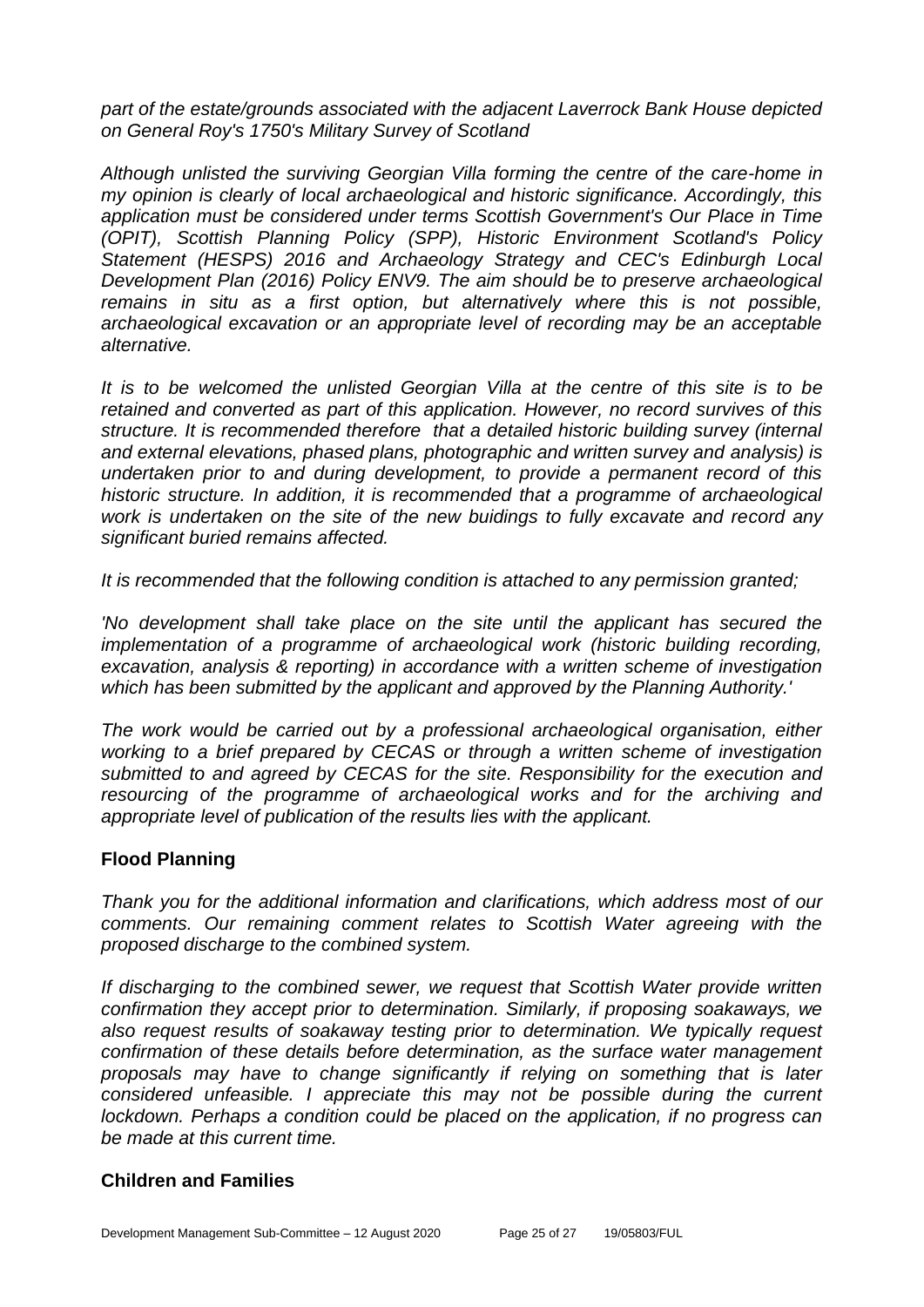*Assessment based on: 7 Houses*

*This site falls within Sub-Area LT-2 of the 'Leith Trinity Education Contribution Zone'.* 

*The Council has assessed the impact of the proposed development on the identified education infrastructure actions and current delivery programme.* 

*The education infrastructure actions that are identified are appropriate to mitigate the cumulative impact of development that would be anticipated if this proposal progressed.* 

*The proposed development is therefore required to make a contribution towards the delivery of these actions based on the established 'per house' and 'per flat' rates for the appropriate part of the Zone.*

*If the appropriate infrastructure and land contribution is provided by the developer, as set out below, Communities and Families does not object to the application.*

*Total infrastructure contribution required: £128,737*

*Note - all infrastructure contributions shall be index linked based on the increase in the BCIS Forecast All-in Tender Price Index from Q4 2017 to the date of payment.* 

*Total land contribution required: £6,629*

*Note - no indexation to be applied to land contribution.*